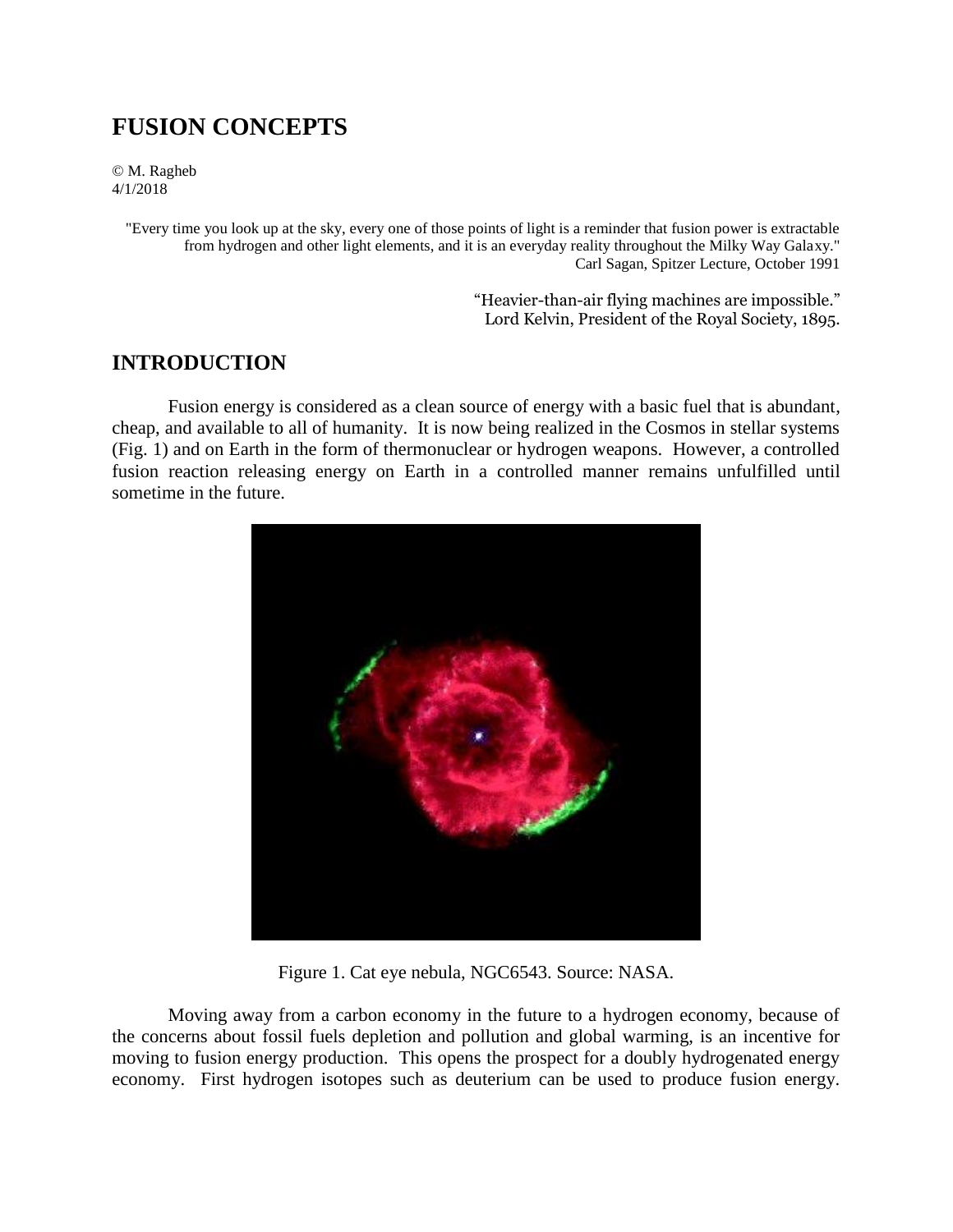Second the energy generated from these isotopes can be used through high temperature electrolysis to decompose water into hydrogen and oxygen. Hydrogen becomes a carrier to the fusion energy in addition to other sources of energy such as solar, wind and biological sources.

Hydrogen can be used as a non-polluting transportation fuel, since it returns water back to the atmosphere upon combustion. As an extra bonus, if hydrogen is delivered through pipelines to remote arid locations, this would provide these regions with both electricity and fresh water for agriculture, alleviating the population growth pressures, and enhancing the standard of living of the new world populations.

Fusion fuels are cheap and uniformly distributed on Earth. Seawater contains deuterium D in practically inexhaustible quantities (Table 1). Tritium, a radioactive isotope of hydrogen with a short half life of 12.33 years, hardly occurs in nature. It can, however, be produced in a power plant from lithium, which is likewise abundantly available.

| Deuterium to hydrogen atomic ratio                        | $\frac{n_D}{m}$ = 1.5 x 10 <sup>-4</sup><br>$n_{H}$                  |
|-----------------------------------------------------------|----------------------------------------------------------------------|
| Helium <sup>3</sup> to helium <sup>4</sup> atomic ratio   | $\frac{n_{He^3}}{2}$ = 1.3 x 10 <sup>-6</sup><br>$n_{He^4}$          |
| Lithium <sup>6</sup> to lithium <sup>7</sup> atomic ratio | $\frac{n_{Li^6}}{2}$ = 8.0 x 10 <sup>-2</sup><br>$n_{\overline{i}i}$ |
| Electron to deuteron mass ratio                           | $\frac{m_e}{m_e}$ = 2.72 x 10 <sup>-4</sup> = 1/3670<br>$m_D$        |
| Electron to triton mass ratio                             | $\frac{m_e}{m_e}$ = 1.82 x 10 <sup>-4</sup> = 1/5496<br>$m_T$        |

Table 1. Natural abundance atomic ratios and mass ratios of some fusion relevant isotopes.

Since a fusion power plant will have ecologically favorable properties, fusion could make an enduring contribution to the future energy supply. The following applications are foreseen for fusion energy:

- 1. Electrical power production.
- 2. Fresh water desalination.
- 3. Hydrogen production.
- 4. Deactivation of fission reactors waste.
- 5. Production of fissile fuel for fission reactors.
- 6. Space rocket propulsion.

# **HISTORICAL DEVELOPMENT**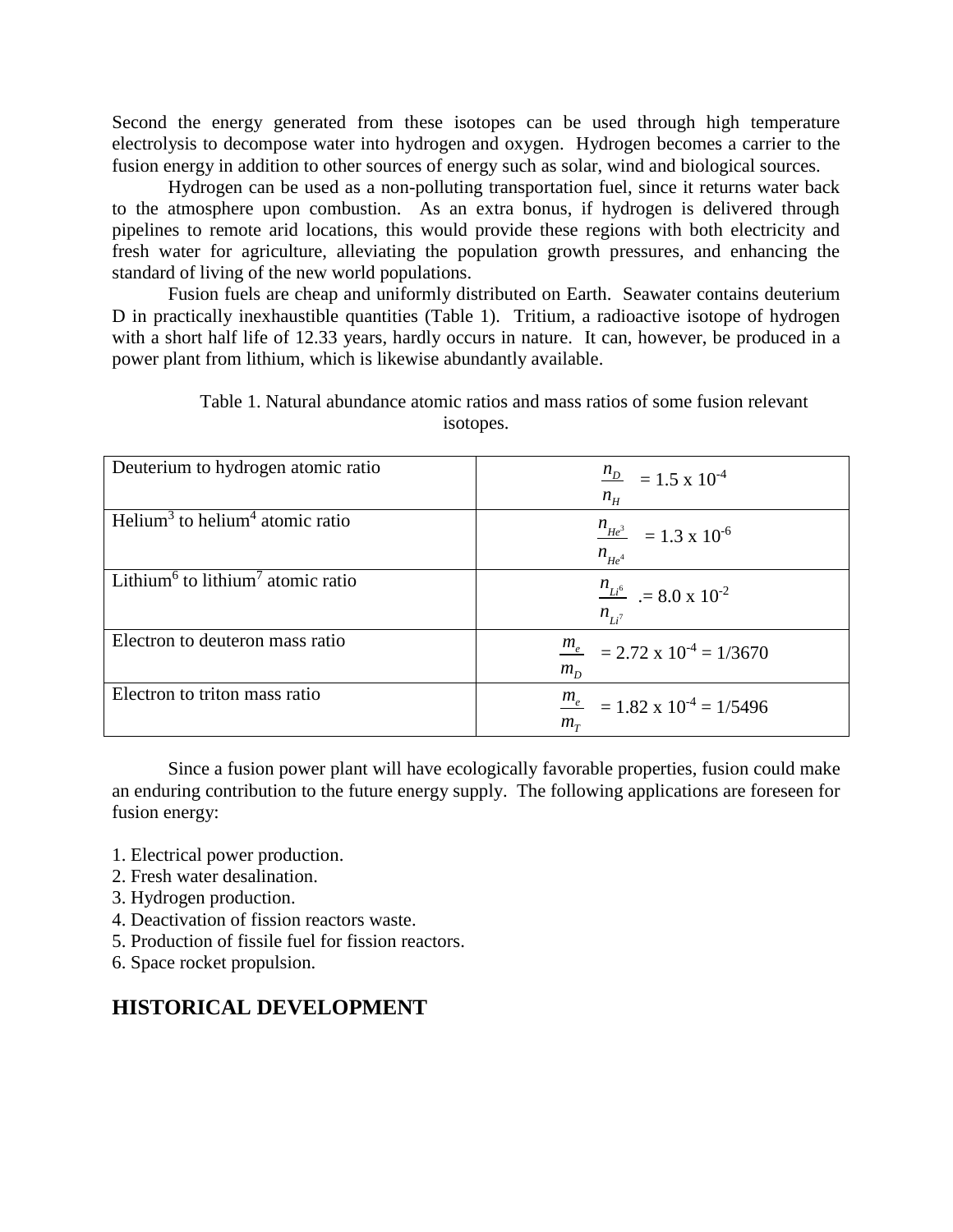Serious research towards obtaining useful power by controlled thermonuclear reactions began during the Second World War. Rumors exist about conventional explosives being unsuccessfully used by German scientists in an attempt at fusing the nuclei of deuterium.

Thermonuclear reactions had been looked for in gas discharges and exploding wires loaded with deuterium before the war, but none had been detected. Rutherford remarked in 1933 that: "Anyone who looks for a source of power in the transformation of the atom is talking moonshine." However Hans Bethe described the fusion reactions in the stars in 1938, for which he received the Nobel Prize.

At the end of the war fusion physics were studied in connection with the possibility of thermonuclear weapons in the Super project. This activity did not lead to a coherent theoretical or experimental program and the team at Los Alamos dispersed into other fields.

At Liverpool University in 1949 Reynolds and Craggs searched for neutrons in sparks in deuterium gas at atmospheric pressure, but none was found. In 1946 work was initiated by G.P. Thomson at the Imperial College in London, who had worked with his father J. J. Thomson on ring discharges in gases during the 1920s and 1930s and by Peter Thonemann, an Australian who arrived in Oxford from Sydney in 1946. Both by 1947 investigated toroidal systems, with the aim of plasma confinement using the pinch effect. Thomson had already worked out a complete installation, described in a secret patent dated 1946. Thonemann with more limited means at his disposal set off with a sequence of experiments to look at the problems one at a time. Both were soon joined by additional workers, and in a few years the Harwell laboratory in the UK had assumed financial responsibility for the work, kept secret because of one of its proposed usages as a neutron source for breeding fissile fuels.

In the USA, Lyman Spitzer an astrophysicist at Princeton had proposed and built a figure of eight Stellarator and studied the requirements for a net power producing system.

At Los Alamos, James Tuck started the Perhapstron, an inductively driven toroidal system. By 1952, the American program was well established with other ideas, including mirrors, emerging elsewhere.

The Russian program was also developing. Sakharov and Tamm had suggested magnetic insulation in 1950, and an experimental program was well under way soon after. Knowledge of the effort became known in a lecture by Kurchatov at Harwell in 1956.

By 1958 the subject had gathered momentum; it was no longer secret and made a major impact at the 1958 Atoms for Peace Conference in Geneva. Despite the collapse of over-inflated hopes when the Zeta experiment neutrons were found not to be thermonuclear, hopes ran high and many alternative concepts were considered.

The following decade saw a more sober realization of the intractability of the containment problem, and hopes collapsed. These were revived by the success of the Soviet Tokamak concept, and the whole subject received a boost during the 1973 energy crisis. Large scale Tokamak and mirror machines were planned and built in the years that followed.

The inertial confinement concept emerged from the American weapons stewardship program. A succession of miniature fusion pellets, millimeters in diameter, would be ignited by immersing them in an intense flash of laser light, from large laser installations. Irradiation by intense bursts of light or heavy ions promised to be more attractive than lasers, provided that the very challenging demands presented to the accelerator community could be met. Inertial confinement also poses extreme and unusual demands on the designers of the reactor system.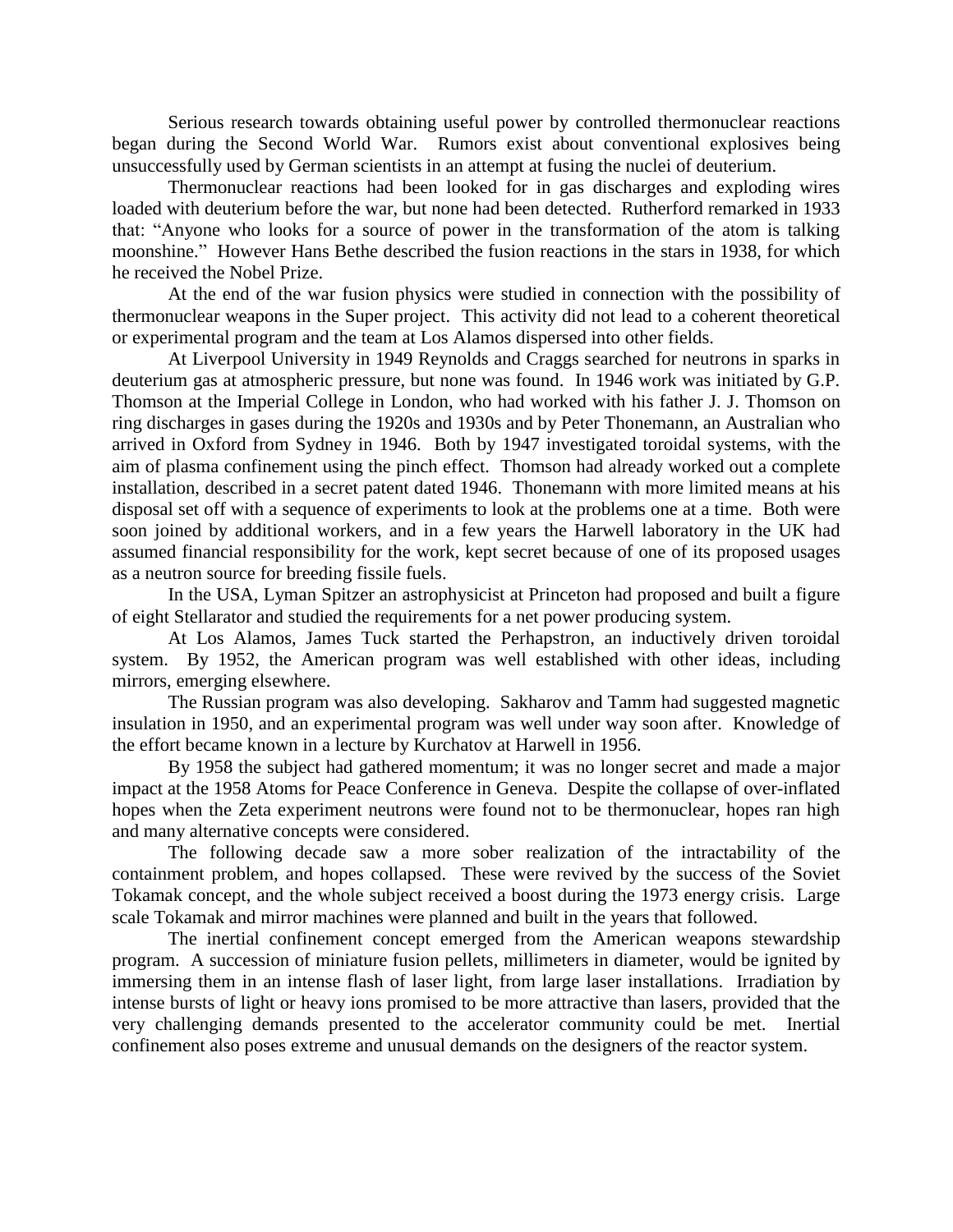At the end of the 1970s some of the urgency of the program had subsided, but the need for a steady development program was appreciated. This would require very large installations to explore conditions closer to those expected to occur in a net power producing reactor. During the following decades large Tokamak experiments were built in the USA, Japan and most notably in Europe, where JET, the Joint European Torus first came into operation in 1983.

Much has been learned by building and operating these machines, particularly regarding the heating by radio frequency and by injected beams, and finding an optimum configuration for the magnetic field.

The next stage involved a design study, involving full participation of the European Community, the USA, Japan and Russia on a large Tokamak, the International Thermonuclear Experimental Reactor, ITER intended to demonstrate all the features, physical and technical, required for a commercial reactor.

Inertial confinement studies continues by enthusiastic groups in Europe, the USA and Japan, but very large extrapolations from present technology of the driver and reactor systems are still required before the technical feasibility of a reactor can be established.

# **ADVANTAGES OF FUSION ENERGY**

As a source of energy, fusion would offer many advantages:

**1. Abundant fuel supply**. The major fuel, deuterium D, may be readily extracted from ordinary water, which is available to all nations. The surface waters of the earth contain more than  $10^{12}$ metric tonnes of deuterium, an essentially inexhaustible supply. The tritium required would be produced from lithium, which is available from land deposits or from sea water which contains thousands of years' supply. The world-wide availability of these materials would thus eliminate international tensions caused by the imbalance in the fossil fuel supplies.

**2. Non critical design.** In comparison to fission power plants, no risk of a nuclear criticality accident exists. The amounts of deuterium and tritium in the fusion reaction zone will be so small that a large uncontrolled release of energy would be impossible. In the event of a malfunction, the plasma would strike the walls of its containment vessel and cool itself out.

**3. No air pollution.** Since no fossil fuels are used, there will be no release of chemical combustion products because they will not be produced.

**4. No high level nuclear waste**. Similarly, there will be no fission products nor transuranics formed to present a handling and disposal problem. Radioactivity will be produced by neutrons activating the reactor structure, but careful materials selection is expected to minimize the handling and ultimate disposal of the activated materials.

**5. No generation of weapons material**. Another significant advantage is that the materials and by-products of fusion are not suitable for use in the production of nuclear weapons.

## **FUSION REACTIONS**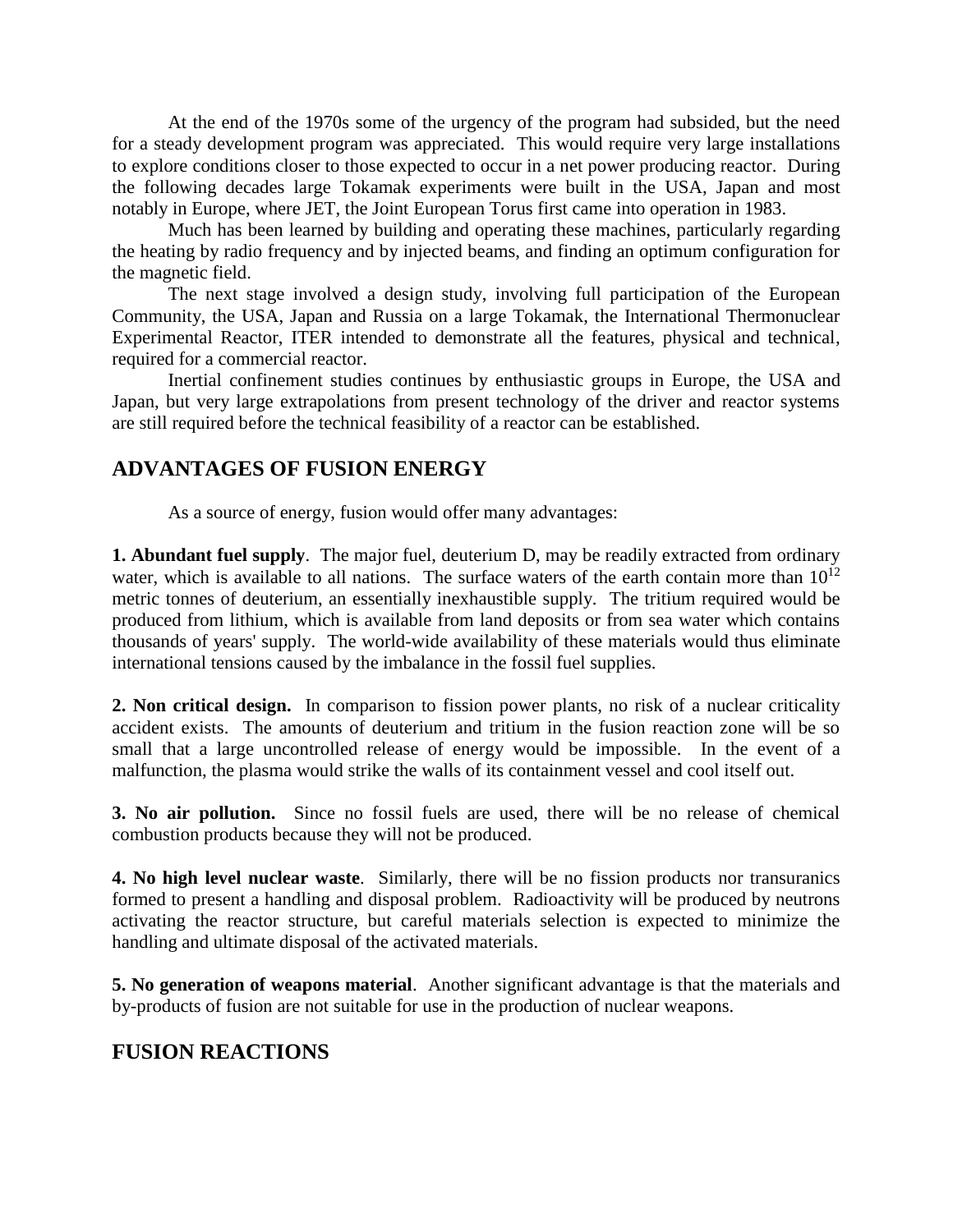In fusion, the reacting nuclei must overcome the Coulomb barrier repulsion between them. Since the Coulomb energy barrier increases in height with increasing atomic number, fusion reactions with low Z number nuclei can occur easier than with heavier nuclei. The three possible reactions with hydrogen H nuclei:

$$
{}_{1}H^{1} + {}_{1}H^{1} \rightarrow {}_{1}D^{2} + {}_{+1}e^{0} + \nu_{e}
$$
  
\n
$$
{}_{1}H^{1} + {}_{1}D^{2} \rightarrow {}_{2}He^{3} + \gamma
$$
  
\n
$$
{}_{1}H^{1} + {}_{1}T^{3} \rightarrow {}_{2}He^{4} + \gamma
$$
\n(1)

where  $v_e$  is an electron neutrino, are known to have reaction cross sections too small to permit a net gain of energy at the technologically attainable temperatures.

Thus one has to go to the next most abundant isotope, deuterium with its DD reaction

possessing a neutron and a proton branches:  
\n
$$
{}_{1}D^{2} + {}_{1}D^{2} \rightarrow {}_{1}T^{3}(1.01 \text{ MeV}) + {}_{1}H^{1}(3.02 \text{MeV}) + 4.03 \text{ MeV}
$$
  
\n ${}_{1}D^{2} + {}_{1}D^{2} \rightarrow {}_{2}He^{3}(0.82 \text{ MeV}) + {}_{0}n^{1}(2.45 \text{MeV}) + 3.27 \text{ MeV}$  (2)

For first generation fusion reactors, the DT reaction is considered as the easiest to

achieve, since it requires the lower plasma temperature to be achieved (Fig. 2):  
\n
$$
{}_{1}D^{2} + {}_{1}T^{3} \rightarrow {}_{2}He^{4}(3.52 \text{ MeV}) + {}_{0}n^{1}(14.1 \text{ MeV}) + 17.59 \text{ MeV}
$$
\n(3)

The 17.59 MeV energy release from this reaction is equivalent to 94,000 [kW.hr/gm] of DT fuel.

The  $He<sup>3</sup>$  produced in the neutron branch of the DD reaction can react with deuterium in a

reaction producing charged particles and no neutrons as:  
\n
$$
{}_{1}D^{2} + {}_{2}He^{3} \rightarrow {}_{2}He^{4}(3.6 \ MeV) + {}_{1}H^{1}(14.7 \ MeV) + 18.3 \ MeV
$$
 (4)

In a fusion reactor using deuterium, the four last reactions should be expected to occur simultaneously in what is designated as the Catalyzed DD reaction, where six deuterons are fused with a release of energy of 43.2 MeV, or  $43.2/6 = 7.2$  MeV per deuteron: Tritium and He<sup>3</sup> act as catalysts in the overall reaction.

$$
{}_{1}D^{2} + {}_{1}D^{2} \rightarrow {}_{1}T^{3} + {}_{1}H^{1} + 4.03 \text{ MeV}
$$
  
\n
$$
{}_{1}D^{2} + {}_{1}D^{2} \rightarrow {}_{2}He^{3} + {}_{0}n^{1} + 3.27 \text{ MeV}
$$
  
\n
$$
{}_{1}D^{2} + {}_{1}T^{3} \rightarrow {}_{2}He^{4} + {}_{0}n^{1} + 17.6 \text{ MeV}
$$
  
\n
$$
{}_{1}D^{2} + {}_{2}He^{3} \rightarrow {}_{2}He^{4} + {}_{1}H^{1} + 18.3 \text{ MeV}
$$
  
\n
$$
{}_{1}D^{2} + {}_{2}He^{3} \rightarrow {}_{2}He^{4} + {}_{1}H^{1} + 18.3 \text{ MeV}
$$
  
\n
$$
{}_{1}D^{2} + {}_{2}He^{3} \rightarrow {}_{2}He^{4} + {}_{2}n^{1} + 43.2 \text{MeV}
$$
  
\n(5)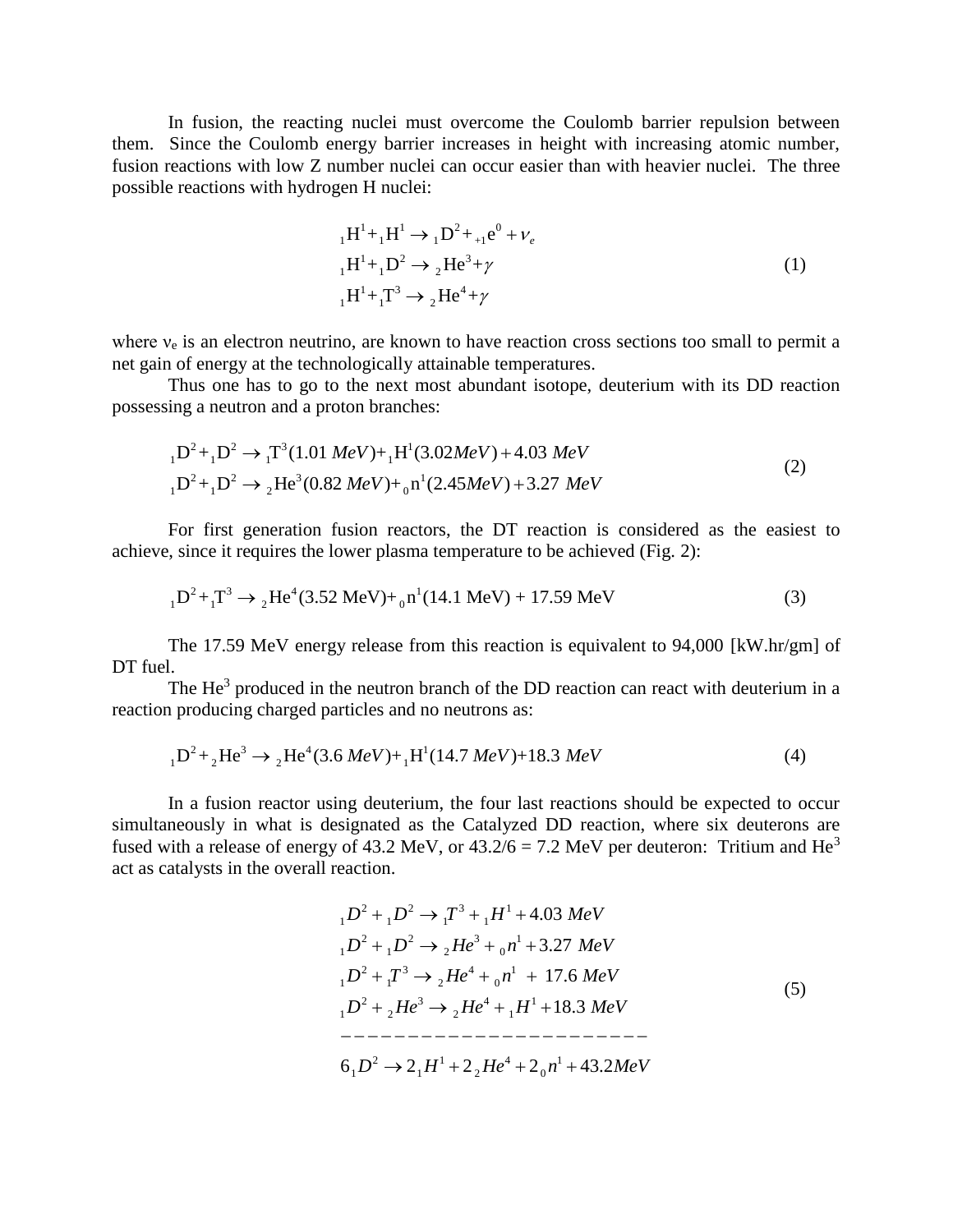For kinetic reactions temperatures below 50 keV the DHe<sup>3</sup> reaction is not significant and the energy release would be  $43.2 - 18.3 = 24.9$  with each of the five deuterons contributing an energy release of  $24.9/5 = 4.98$  MeV.

$$
{}_{1}D^{2} + {}_{1}D^{2} \rightarrow {}_{1}T^{3} + {}_{1}H^{1} + 4.03 \text{ MeV}
$$
  
\n
$$
{}_{1}D^{2} + {}_{1}D^{2} \rightarrow {}_{2}He^{3} + {}_{0}n^{1} + 3.27 \text{ MeV}
$$
  
\n
$$
{}_{1}D^{2} + {}_{1}T^{3} \rightarrow {}_{2}He^{4} + {}_{0}n^{1} + 17.6 \text{ MeV}
$$
  
\n
$$
{}_{1}D^{2} + {}_{1}T^{3} \rightarrow {}_{2}He^{4} + {}_{0}n^{1} + 17.6 \text{ MeV}
$$
  
\n
$$
{}_{2}D^{2} \rightarrow {}_{1}H^{1} + {}_{2}He^{3} + {}_{2}He^{4} + 2{}_{0}n^{1} + 24.9 \text{ MeV}
$$
  
\n(5)

Whereas deuterium (D) occurs in the water in the oceans and can be extracted through electrolysis or distillation, tritium (T) does not appreciably occur in nature since it is radioactive with a half life of 12.34 years. Tritium has to be produced or bred from the isotopes of lithium through interaction of the neutrons produced in the fusion reactions with lithium surrounding the fusion reaction in the form of a blanket. Lithium or its compounds could also be used as a coolant absorbing the 14.1 MeV of energy carried out by the fusion neutrons.



Figure 2. The cross section for the DT reaction reaches a maximum at about 100 keV at a lower value than the  $DHe<sup>3</sup>$  and DD reactions.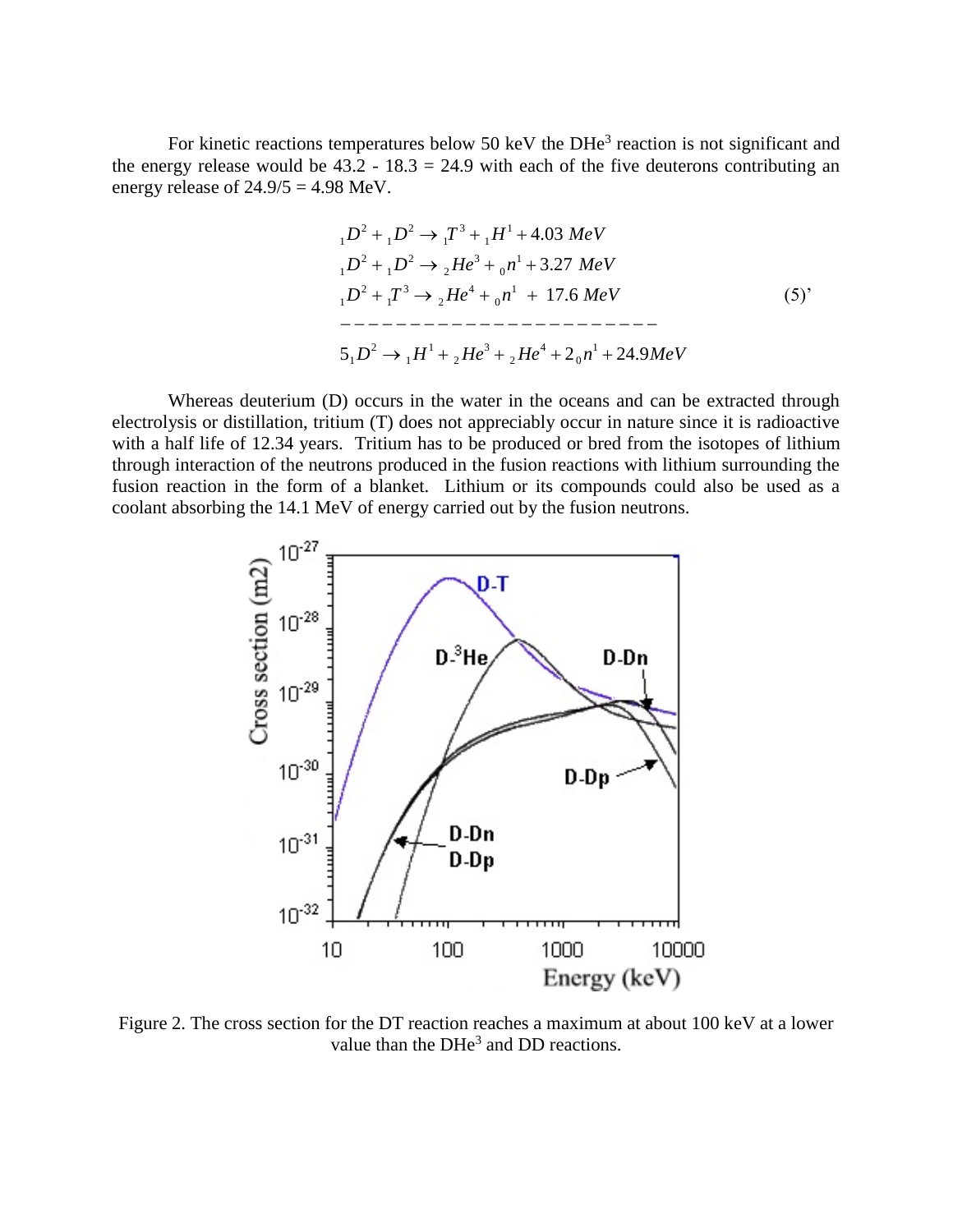Natural lithium occurs as 7.5 percent of the  $_3Li^6$  and 92.5 percent as the  $_3Li^7$  isotope. An exothermic reaction can occur by thermal neutrons with the first isotope and an endothermic reaction by fast neutrons with the second isotope as follows:<br>  $\mathbf{Li}^6 + \mathbf{n}^1$ (thermal)  $\rightarrow \mathbf{H}e^4(2.05 \text{ MeV}) + \mathbf{T}^3(2.73 \text{ MeV}))$ 

by fast neutrons with the second isotope as follows:  
\n
$$
{}_{3}Li^{6} + {}_{0}n^{1}(\text{thermal}) \rightarrow {}_{2}\text{He}^{4}(2.05 \text{ MeV}) + {}_{1}\text{T}^{3}(2.73 \text{ MeV}) + 4.78 \text{ MeV}
$$
\n
$$
{}_{3}\text{Li}^{7} + {}_{0}\text{n}^{1}(\text{fast}) \rightarrow {}_{2}\text{He}^{4} + {}_{0}\text{n}^{1} + {}_{1}\text{T}^{3} - 2.47 \text{ MeV}
$$
\n(6)

The DT reaction produces neutrons that can activate the structure of the reactor, creating some radioactivity.

A fast neutron from the fusion reaction can in principle produce two tritons in these two reactions, sine it is re-emitted from the fast reaction, and is available, if not absorbed by other nuclei, to induce the second reaction at low energy.

Some other potential fusion reactions with their branching ratios estimated at their cross section peaks are shown in Table 2.

| Reactants                                                     | <b>Branching</b><br>Ratios<br>[percent] | Products                                               | Energy<br>yield<br>[MeV] | Energy yield<br>[Joule]  |
|---------------------------------------------------------------|-----------------------------------------|--------------------------------------------------------|--------------------------|--------------------------|
| $1D^2 + 1D^2$                                                 | 50                                      | $_{1}T^{3}$ (1.01 MeV) + $_{1}p^{1}$ (3.02 MeV)        | 4.03                     | $6.460 \times 10^{-13}$  |
| (proton branch)                                               |                                         |                                                        |                          |                          |
| $1D^2 + 1D^2$                                                 | 50                                      | $_{2}He^{3}$ (0.82 MeV) + $_{0}n^{1}$ (2.45 MeV)       | 3.27                     | $5.240 \times 10^{-13}$  |
| (neutron branch)                                              |                                         |                                                        |                          |                          |
| $1D^2 + 1T^3$                                                 |                                         | $_{2}He^{4}$ (3.54 MeV) + $_{0}n^{1}$ (14.06 MeV)      | 17.60                    | $2.818 \times 10^{-12}$  |
| $1D^2 + 2He^3$                                                |                                         | $_{2}He^{4}$ (3.66 MeV) + $_{1}p^{1}$ (14.6 MeV)       | 18.3                     | $2.930 \times 10^{-12}$  |
| $T^3 + T^3$                                                   |                                         | $_{2}He^{4} + 2_{0}n^{1} + 11.3MeV$                    | 11.3                     | $1.810 \times 10^{-12}$  |
| $2He^{3} + 1T^{3}$                                            | 51                                      | $_{2}He^{4} + p +_{0}n^{1} + 12.1MeV$                  | 12.1                     | $1.940x10^{-12}$         |
|                                                               | 43                                      | $_{2}He^{4}$ (4.8 MeV) + $_{1}D^{2}$ (9.5 MeV)         | 14.3                     | $2.292 \times 10^{-12}$  |
|                                                               | 6                                       | $_{2}He^{5}$ (2.4 MeV) + $_{1}p^{1}$ (11.9 MeV)        | 14.3                     | $2.292 \times 10^{-12}$  |
| $_{1}p^{1} + _{3}Li^{6}$                                      |                                         | $_{2}He^{4}$ (1.7 MeV) + $_{2}He^{3}(2.3 \text{ MeV})$ | 4.02                     | $6.440x10^{-13}$         |
| $1p^{1} + 3Li^{7}$                                            | 20                                      | $2.2$ He <sup>4</sup> + 17.3MeV                        | 17.3                     | $2.773 \times 10^{-12}$  |
|                                                               | 80                                      | $4Be^7 + 0n^1 - 1.6 MeV$                               | $-1.6$                   | $-2.565 \times 10^{-13}$ |
| $1D^2 + 3Li^6$                                                |                                         | $2.2$ He <sup>4</sup> + 22.4 MeV                       | 22.4                     | $3.391x10^{-12}$         |
| $_{1}p^{1} + B^{11}$                                          |                                         | $3.2$ He <sup>4</sup> + 8.7 MeV                        | 8.68                     | $1.390x10^{-12}$         |
| $_{0}$ n <sup>1</sup> (thermal)+ <sub>3</sub> Li <sup>6</sup> |                                         | $_{2}He^{4}$ (2.05 MeV) + $_{1}T^{3}$ (2.73 MeV)       | 4.78                     | $7.660 \times 10^{-13}$  |
| $_{0}$ n <sup>1</sup> (fast)+ <sub>3</sub> Li <sup>7</sup>    |                                         | $_{2}He^{4}$ (2.1 MeV) + $_{1}T^{3}$ (2.7 MeV)         | $-2.47$                  | $-3.96x10^{-13}$         |
| (endothermic                                                  |                                         |                                                        |                          |                          |
| $2He^{3} + 2He^{3}$                                           |                                         | $_{2}He^{4} + _{1}p^{1} + _{1}p^{1}$                   | 12.9                     | $2.065 \times 10^{-12}$  |

Table 2: Fusion Reactions and their energy releases.

#### **FUSION REACTIONS CROSS SECTIONS**

As shown in Fig. 2, the fusion reaction cross sections are dependent on the temperature of the plasma or its energy in units of keV.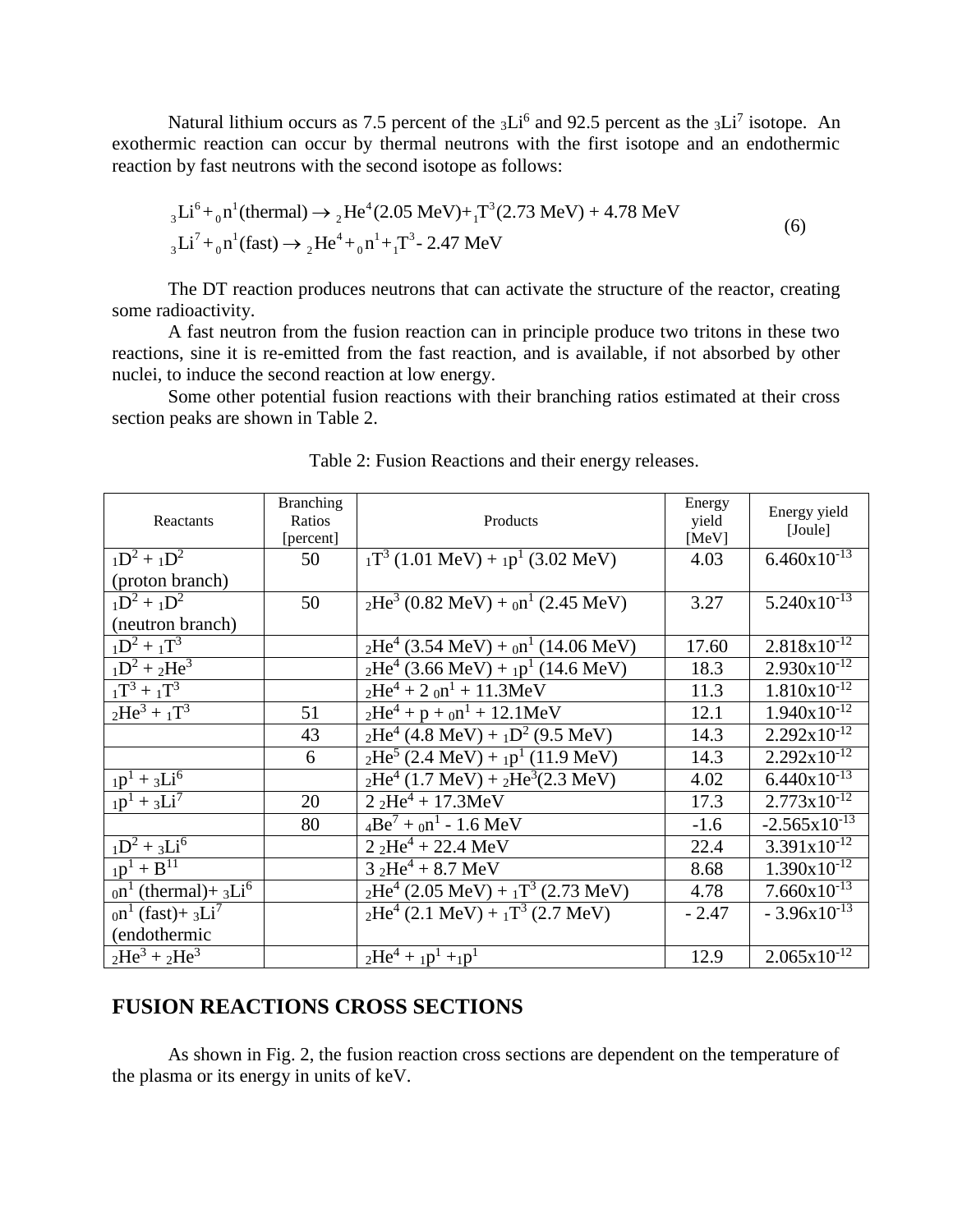The total cross section in units of barns, where:

$$
1 barn = 1 b = 10^{-24} [cm2] \tag{7}
$$

as a function of the energy E in units of keV of the incident particle, or the first particle listed as a reactant in Table 2, assuming that the target ion is at rest can be expressed as:

$$
\sigma_T(E) = \frac{A_5 + [(A_4 - A_3 E)^2 + 1]^{-1} A_2}{E[e^{(A_4 E^{-1/2})} - 1]}
$$
\n(8)

where the coefficients A<sub>i</sub> are called the "Duane Coefficients," and are given in Table 3 for some fusion reactions.

|                | <b>DD</b>      | <b>DD</b>      |                        |                  |                       |                  |
|----------------|----------------|----------------|------------------------|------------------|-----------------------|------------------|
|                | Proton         | Neutron        | <b>DT</b>              | DHe <sup>3</sup> | <b>TT</b>             | THE <sup>3</sup> |
|                | branch         | branch         |                        |                  |                       |                  |
| A <sub>1</sub> | 46.097         | 47.88          | 45.95                  | 89.27            | 38.39                 | 123.1            |
| A <sub>2</sub> | 372.0          | 482.0          | 50,200.0               | 25,900.0         | 448.0                 | 11,250.0         |
| $A_3$          | $4.36x10^{-4}$ | $3.08x10^{-4}$ | $1.368 \times 10^{-2}$ | $3.98x10^{-3}$   | $1.02 \times 10^{-3}$ | 0.0              |
| $A_4$          | 1.220          | 1.177          | 1.076                  | 1.297            | 2.09                  | 0.0              |
| A5             | 0.0            | 0.0            | 409.0                  | 647.0            | 0.0                   | 0.0              |
|                |                |                |                        |                  |                       |                  |

Table 3. Duane coefficients for some fusion reactions.

Averaged over a Maxwellian distribution, the fusion cross sections are expressed in terms of the product:

$$
\overline{\sigma v} \left[ \frac{cm^3}{sec} \right],
$$

which is given in Table 4 as a function of the plasma temperature in keV.

Table 4. Maxwellian averaged cross section and speed product for different fusion reactions.

| Plasma<br>Temperature | $\overline{\sigma v}$ [ $\frac{\text{cm}^3}{\sigma v}$ ]<br>sec |                |                  |                       |                       |
|-----------------------|-----------------------------------------------------------------|----------------|------------------|-----------------------|-----------------------|
| [keV]                 | DD                                                              | DT             | DHe <sup>3</sup> | <b>TT</b>             | THE <sup>3</sup>      |
|                       | $1.5x10^{-22}$                                                  | $5.5x10^{-21}$ | $1.0x10^{-26}$   | $3.3x10^{-22}$        | $1.0x10^{-28}$        |
|                       | $5.4x10^{-21}$                                                  | $2.6x10^{-19}$ | $1.4x10^{-23}$   | $7.1 \times 10^{-21}$ | $1.0x10^{-25}$        |
|                       | $1.8x10^{-19}$                                                  | $1.3x10^{-17}$ | $6.7x10^{-21}$   | $1.4x10^{-19}$        | $2.1 \times 10^{-22}$ |
| 10                    | $1.2x10^{-18}$                                                  | $1.1x10^{-16}$ | $2.3x10^{-19}$   | $7.2 \times 10^{-19}$ | $1.2x10^{-20}$        |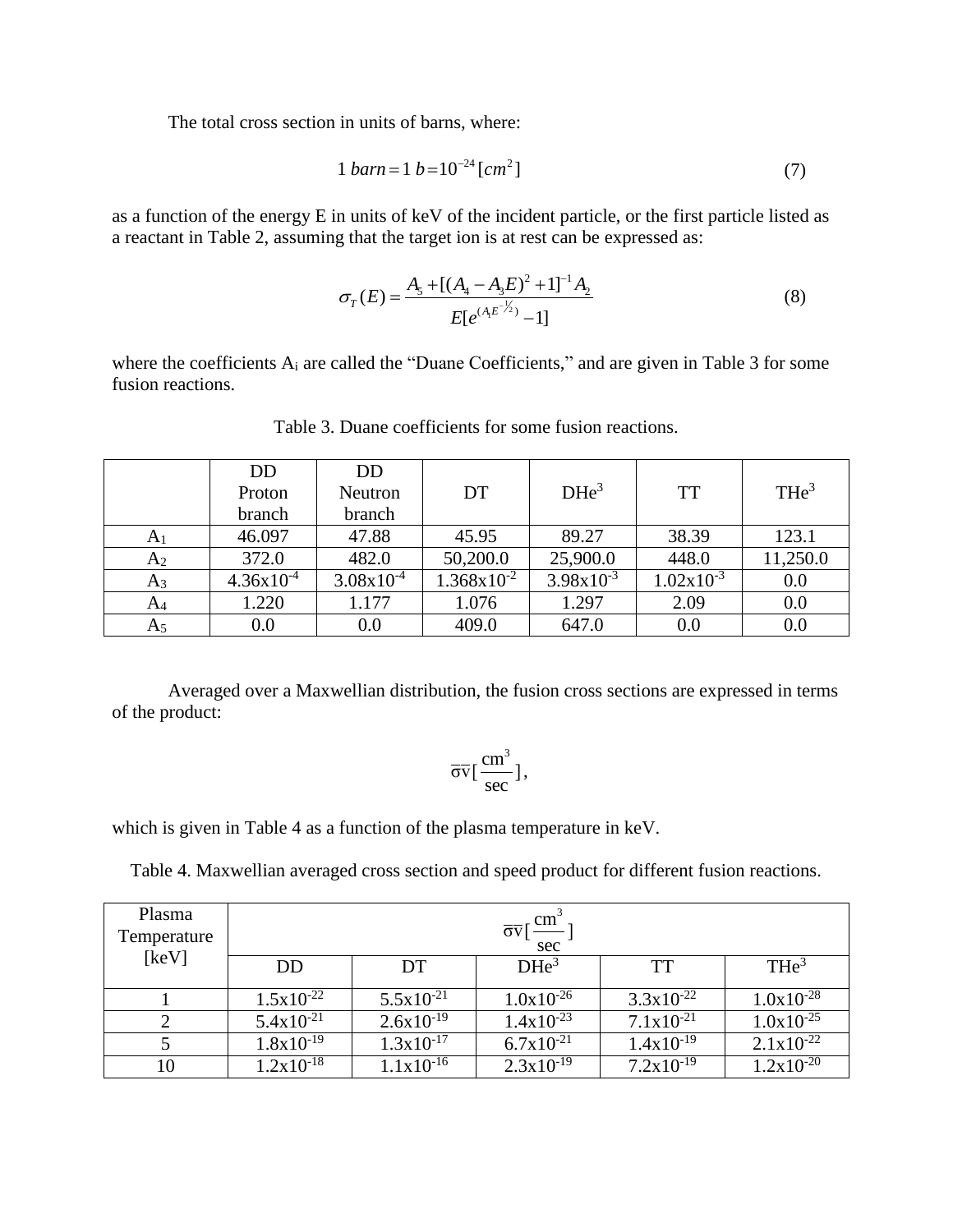| 20         | $5.2 \times 10^{-18}$ | $4.2 \times 10^{-16}$ | $3.8 \times 10^{-18}$ | $2.5x10^{-18}$        | $2.6x10^{-19}$        |
|------------|-----------------------|-----------------------|-----------------------|-----------------------|-----------------------|
| 50         | $2.1 \times 10^{-17}$ | $8.7 \times 10^{-16}$ | $5.4 \times 10^{-17}$ | $8.7 \times 10^{-18}$ | $5.3 \times 10^{-18}$ |
| 100        | $4.5x10^{-17}$        | $8.5x10^{-16}$        | $1.6x10^{-16}$        | $1.9x10^{-17}$        | $2.7 \times 10^{-17}$ |
| <b>200</b> | $8.8 \times 10^{-17}$ | $6.3x10^{-16}$        | $2.4 \times 10^{-16}$ | $4.2 \times 10^{-17}$ | $9.2 \times 10^{-17}$ |
| 500        | $1.8x10^{-16}$        | $3.7x10^{-16}$        | $2.3x10^{-16}$        | $8.4x10^{-17}$        | $2.9x10^{-16}$        |
| 1,000      | $2.210^{-16}$         | $2.7x10^{-16}$        | $1.8x10^{-16}$        | $8.0x10^{-17}$        | $5.2 \times 10^{-16}$ |

At low plasma energies with  $T \leq 25 \text{ keV}$ , the data may be approximated for the DD and DT reactions by the two equations:

$$
(\overline{\sigma v})_{DD} = 2.33x10^{-14}T^{-\frac{2}{3}}e^{(-18.76T^{-\frac{1}{3}})}\left[\frac{\text{cm}^3}{\text{sec}}\right]
$$
 (9)

$$
(\overline{\sigma v})_{DT} = 3.68x10^{-12}T^{-\frac{2}{3}}e^{(-19.94T^{-\frac{1}{3}})}\left[\frac{\text{cm}^3}{\text{sec}}\right]
$$
 (10)

#### **PLASMA POWER DENSITY**

The power density released in the form of charged particles, in the DD, DT and DHe<sup>3</sup> reactions are:

$$
P_{DD} = 3.3x10^{-13} n_D^2 (\bar{\sigma} \bar{v})_{DD} \left[ \frac{\text{Watts}}{\text{cm}^3} \right],
$$
  
(including the subsequent DT reaction). (11)

$$
P_{DT} = 5.6 \times 10^{-13} n_D n_T (\overline{\sigma v})_{DT} \left[\frac{\text{Watts}}{\text{cm}^3}\right]
$$
 (12)

$$
P_{DHe^3} = 2.9x10^{-12} n_D n_{He^3} (\overline{\sigma v})_{DHe^3} \left[ \frac{\text{Watts}}{\text{cm}^3} \right].
$$
 (13)

#### **FUSION APPROACHES**

#### **INERTIAL CONFINEMENT FUSION (ICF)**

One approach to achieving the necessary conditions for fusion on Earth is to exploit the inertia or mass of the fusing nuclei. Inertial fusion involves the firing many times per second of high energy particle or laser beams from all directions at tiny solid fuel pellets in a reaction chamber. Material ablated off the pellet by the high energy beams drives a shock wave towards the pellet centre through an inverse rocket or implosion process, raising its temperature and density. This implosion leads to sufficient fusion reactions occurring to overcome the losses, and a large amount of energy is released in a micro-explosion. The resulting alpha particles,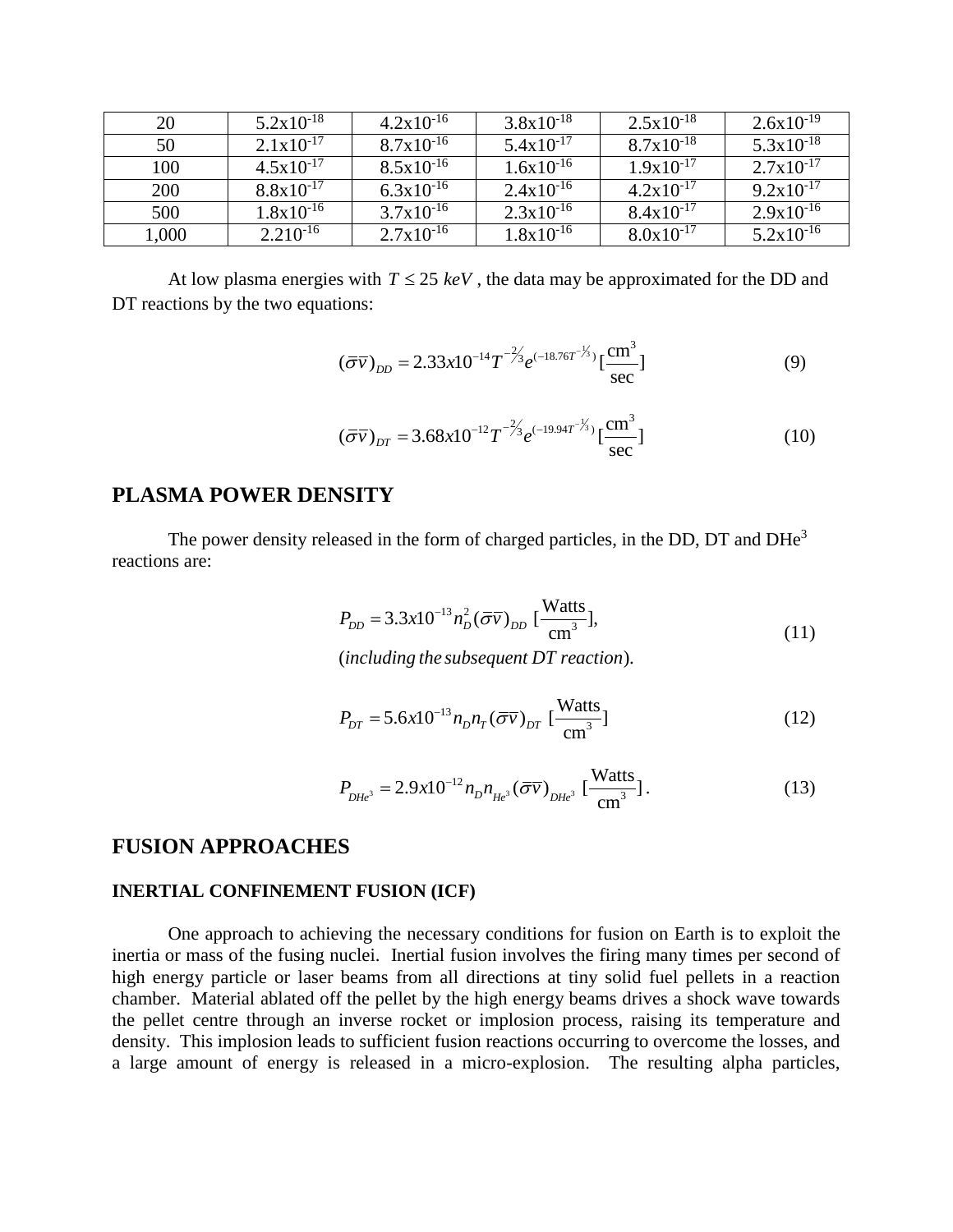neutrons, and radiation flows radially out towards the reaction chamber walls. These are situated far enough typically meters away and built so as to be able to withstand the shock loading.

Inertial fusion has been developed up to now with the main interest in the fact that it produces an excellent analog of the explosion of a nuclear weapon on a small scale, and therefore can provide a test bed for equipment resilience in such an event, without the need for a weapons test. Increasingly, this interest is being supplemented by investigations of its use for power production. The major experiment worldwide is the National Ignition Facility (NIF) at the Lawrence Livermore National Laboratory (LLNL) in the USA.



Figure 3. Steps of inertial confinement fusion reaction using direct or indirect fusion pellets. Source: LLNL.

The laser implosion process involves the following steps:

**1. Atmosphere formation:** Lasers or particle beams heat the surface of a fusion target in the direct drive concept, or heat the inside of a hohlraum chamber in the indirect drive concept using soft x rays, forming a plasma envelope.

**2. Illumination:** The laser light is converted into soft x rays inside the hohlraum in the indirect drive approach, or on the outside of the direct drive pellet.

**3. Compression:** The fuel is imploded by an inverse rocket process in the direct drive approach, or the x rays in the hohlraum implode the inner fuel surface of the pellet. The fuel core can reach 20 times the density of Pb.

**4. Ignition:** The compressed fusion fuel ignites at about a 100 million degrees Kelvin.

**5. Burn propagation:** The thermonuclear burn spreads through the compressed fuel, yielding several times the input energy.

### **MAGNETIC CONFINEMENT**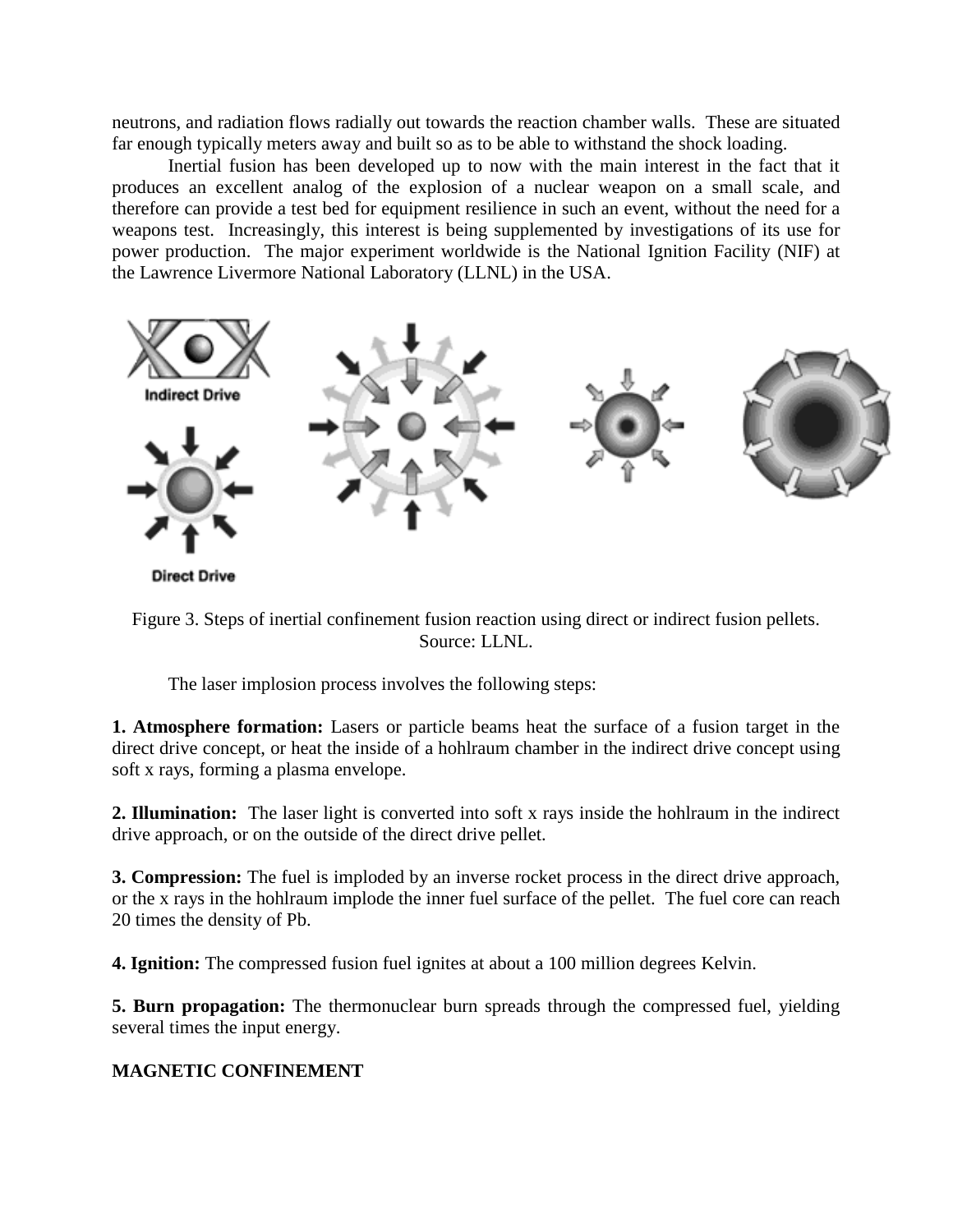An alternative approach exploits the interaction of charged particles with magnetic fields. Charged particles are deflected by a magnetic field and, if the field is strong enough, particles will orbit round a field line, gradually progressing along it if they have some longitudinal velocity. This feature forms the basis of magnetic confinement fusion, which has been under investigation since the 1950s.

#### **PLASMA GENERATION**

With increasing temperature, all materials are successively transformed from the solid to the liquid and then to the gaseous state. If the temperature is further increased, one gets plasma, the fourth state of matter. The atoms of the gas decompose into their constituents, electrons and nuclei. The name plasma was introduced by Langmuir thinking of an analogy to the plasma of a biological cell surrounded by a membrane as the plasma sheath.



Figure 4. Generation of a plasma through heating the nuclei of a gas to the level of ionization.

Everyday examples are the plasma column in a neon tube, an electric spark or the plasma streak of lightning. The properties of a plasma are very different from those of ordinary gases. A plasma is, for example, electrically conductive. Its motion can therefore be influenced by electric and magnetic fields. This property is exploited in fusion devices by confining the hot plasma in a magnetic bottle, thereby keeping it away from the material walls Fig. 5.

#### **LORENTZ EQUATION**

The motion of charged particles in an electromagnetic field with electric field component E and magnetic field component B is described by the Lorentz equation for the force F exercised on an ion of charge q as:

$$
\overline{F} = q\overline{E} + \frac{q}{c}\overline{v} \times \overline{B}
$$
\n(14)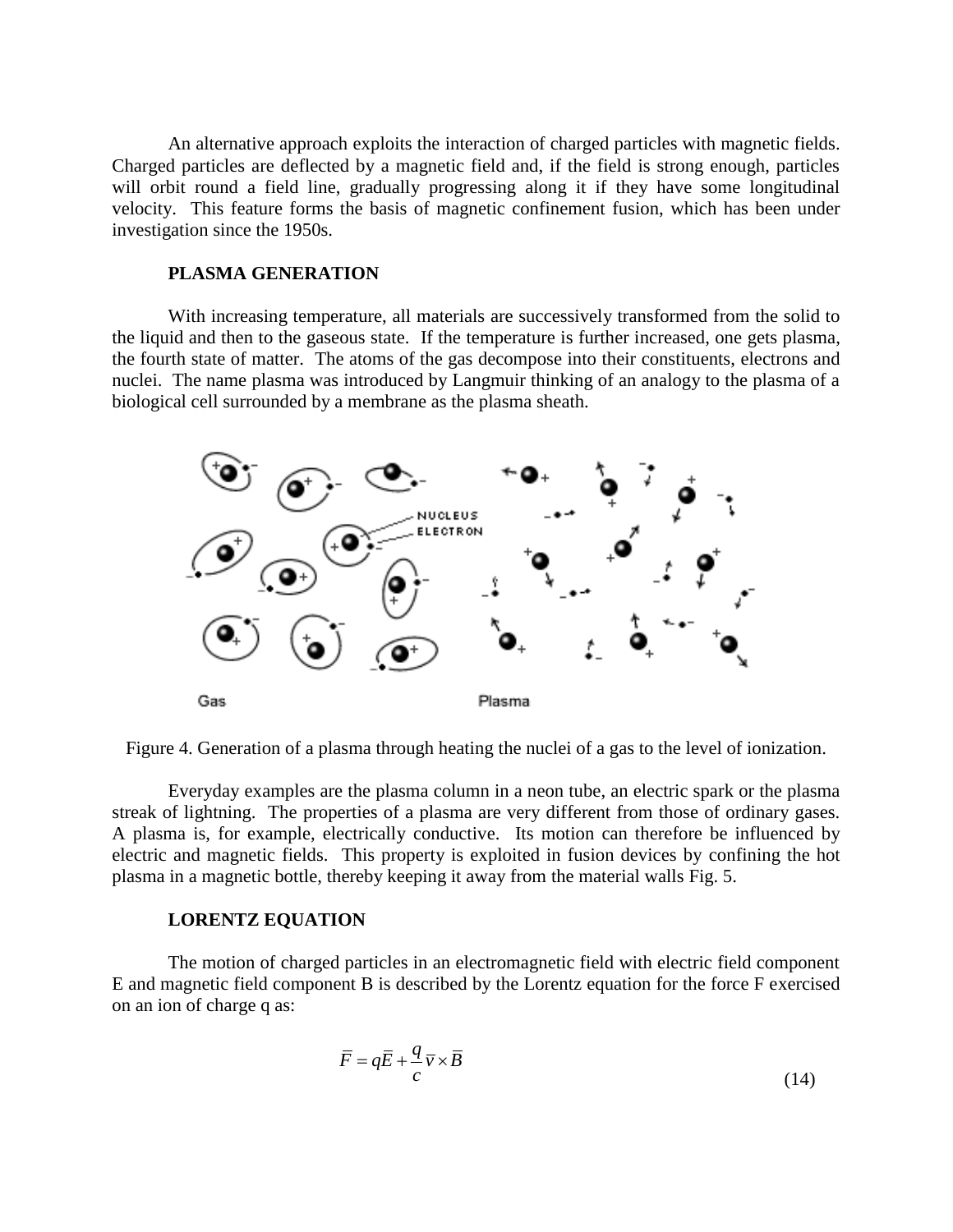where: c is the speed of light,

 $\overline{v}$  is the velocity of the ion,

q is the charge of the ion.

In the absence of the electric field the vector cross product results in the charged particle rotating around the magnetic field lines in a radius R with the Lorentz force countered by the centrifugal force as:

$$
\overline{F} = \frac{q}{c} \overline{v} \times \overline{B} = \frac{mv^2}{R}
$$
 (15)

Dropping the vector notation, the gyro radius of the charged particle can be deduced as:



Figure 5. The motion of charged ions can be confined by a magnetic field.

The gyro radius R is proportional to the mass of the charged particle m. Consequently in a hydrogen plasma, the hydrogen ions will have larger gyro radii than the electrons. Being of opposite charges, the electrons and the hydrogen ions will rotate around the magnetic field lines in opposite directions.

#### **MAGNETIC FIELD CONFIGURATIONS**

Owing to its high temperature a fusion plasma cannot be confined directly in material vessels. Any wall contact would immediately cool down the thin gas generated in a vacuum and in the process generating a hole in the plasma container destroying the vacuum as well as the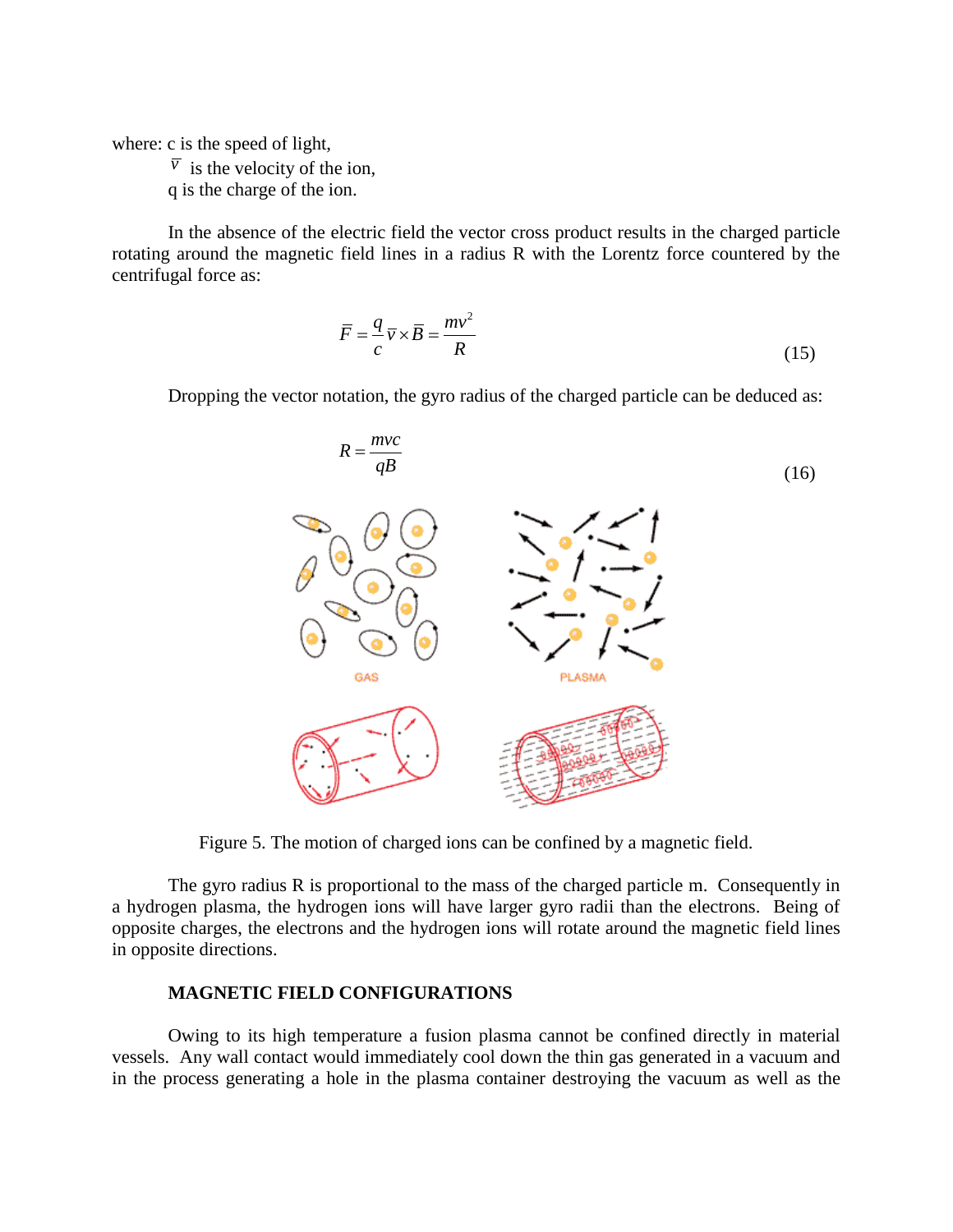container wall. The problem is avoided by using magnetic fields, which confine and thermally insulate the plasma, keeping it away from the vessel walls.



Figure 6. Ion trajectories without a magnetic field, with a linear magnetic field, and a closed field configuration.

Charged particles, both ions and electrons, are confined in a magnetic field into circular and helical orbits around the magnetic field lines. The particles are thus tied to the field lines. However, they are able to move freely in the longitudinal direction of the lines. In a suitably shaped magnetic field bottle it is therefore possible to confine a plasma and keep it away from the container wall.

Magnetic fields circularly closed upon themselves are particularly interesting. This alone is not sufficient, however, to achieve particle confinement. As the field strength in a purely ringshaped field decreases to the outside, the particles would quickly diffuse to the wall.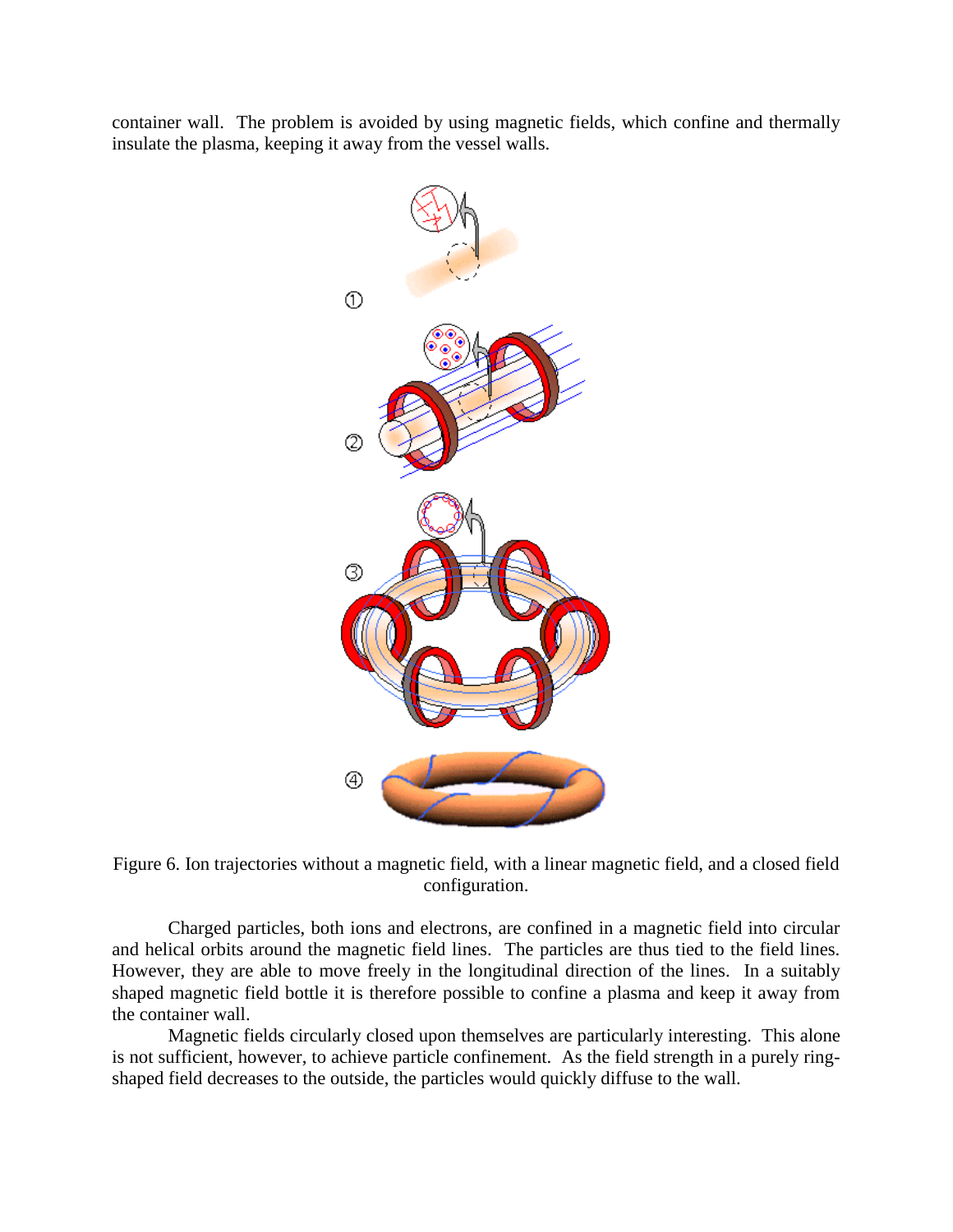As a remedy the field lines can to be twisted into a helical configuration to allow permanent confinement of the plasma. The field lines enclosing the ring set up magnetic surfaces, nested in one another like layers of an onion, in which the density and temperature of each are constant.

In addition, the absence of a radial field component, which would lead to the plasma particles diffusion to the outside, is a prerequisite for magnetic plasma confinement. This is achieved by adding coils that generate a vertical magnetic field negating the tendency of the plasma to drift outward from the region of higher magnetic field on its inside to the region of weaker magnetic field on its outside.

## **DENSE PLASMA FOCUS, DPF**

A high voltage is applied between an anode and a cathode. The electrodes have radii A and B, with A>B. A gap exists between A and B and an insulator shields part of the anode from the cathode. A plasma forms in the gap and is pushed along the anode by magnetic fields generated by the high discharge current. When the plasma reaches the end of the anode a pinch column forms where the anode had been and this has a very high density and temperatures. This focus is sometimes called a plasmoid.

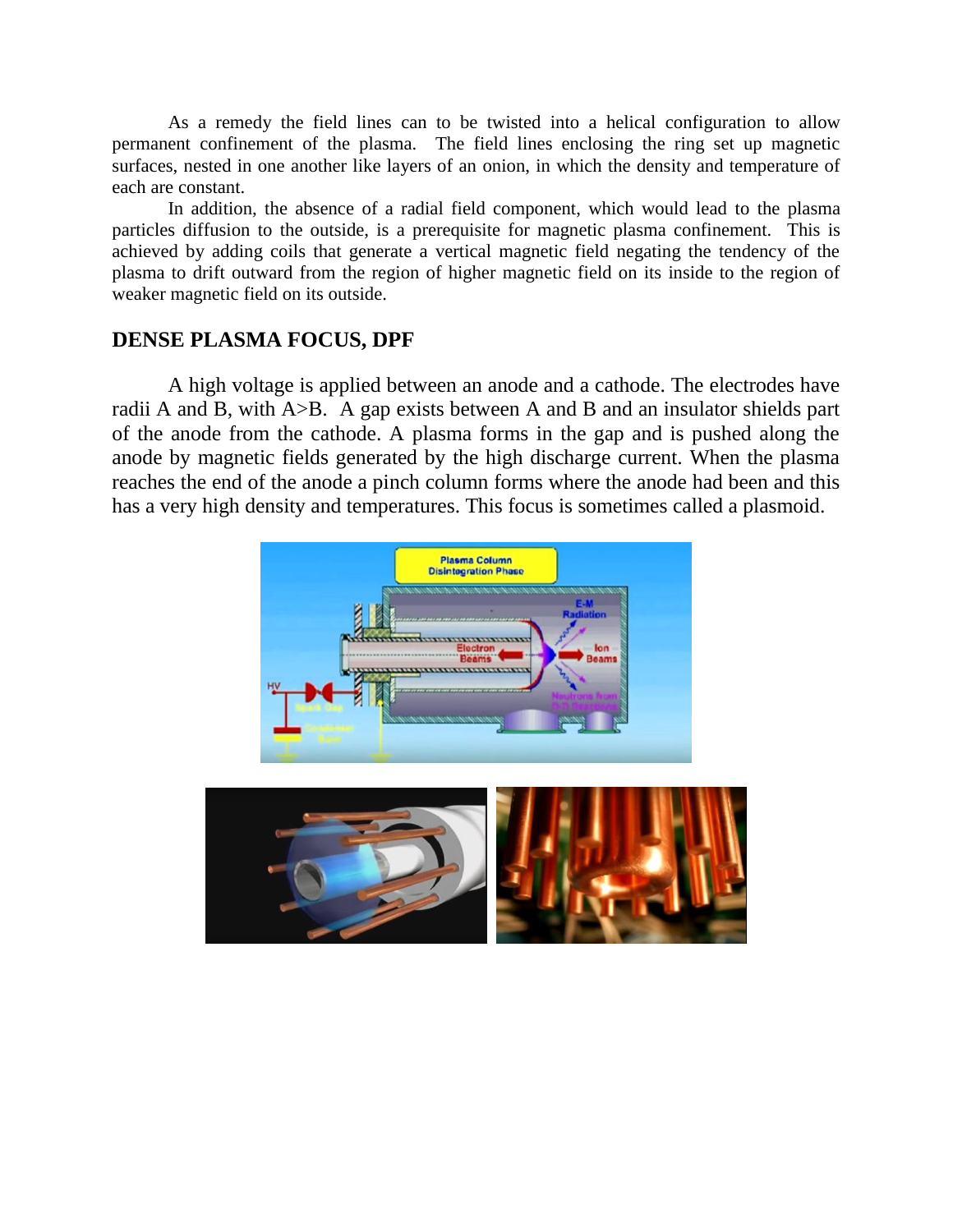

Figure 7. Dense Plasma Focus (DPF) FF1 concept.

The ion energy is such that in a deuterium gas, a significant amount of neutrons are produced from fusion reactions.

It is generally accepted that the main mechanism producing the neutrons is a beam of fast deuteron ions interacting with the hot dense plasma of the focus pinch column. The origin of the fast ion beam is a diode action in a thin layer close to the anode with deviations from neutrality generating the necessary high voltages.

# **FUSION POWER PLANTS**

In the most likely scenario for a fusion power plant, a DT fuel mixture would be admitted to the evacuated reactor chamber and there ionized and heated to thermonuclear temperatures. The fuel is held away from the chamber walls by magnetic forces long enough for a useful number of reactions to take place.

 $2^2 + T^3 \rightarrow r^1 (14.06 MeV) + F^4$ 1  $10^2 + T^3 \rightarrow 0^n (14.06 MeV) + 2He^4 (3.54 MeV)$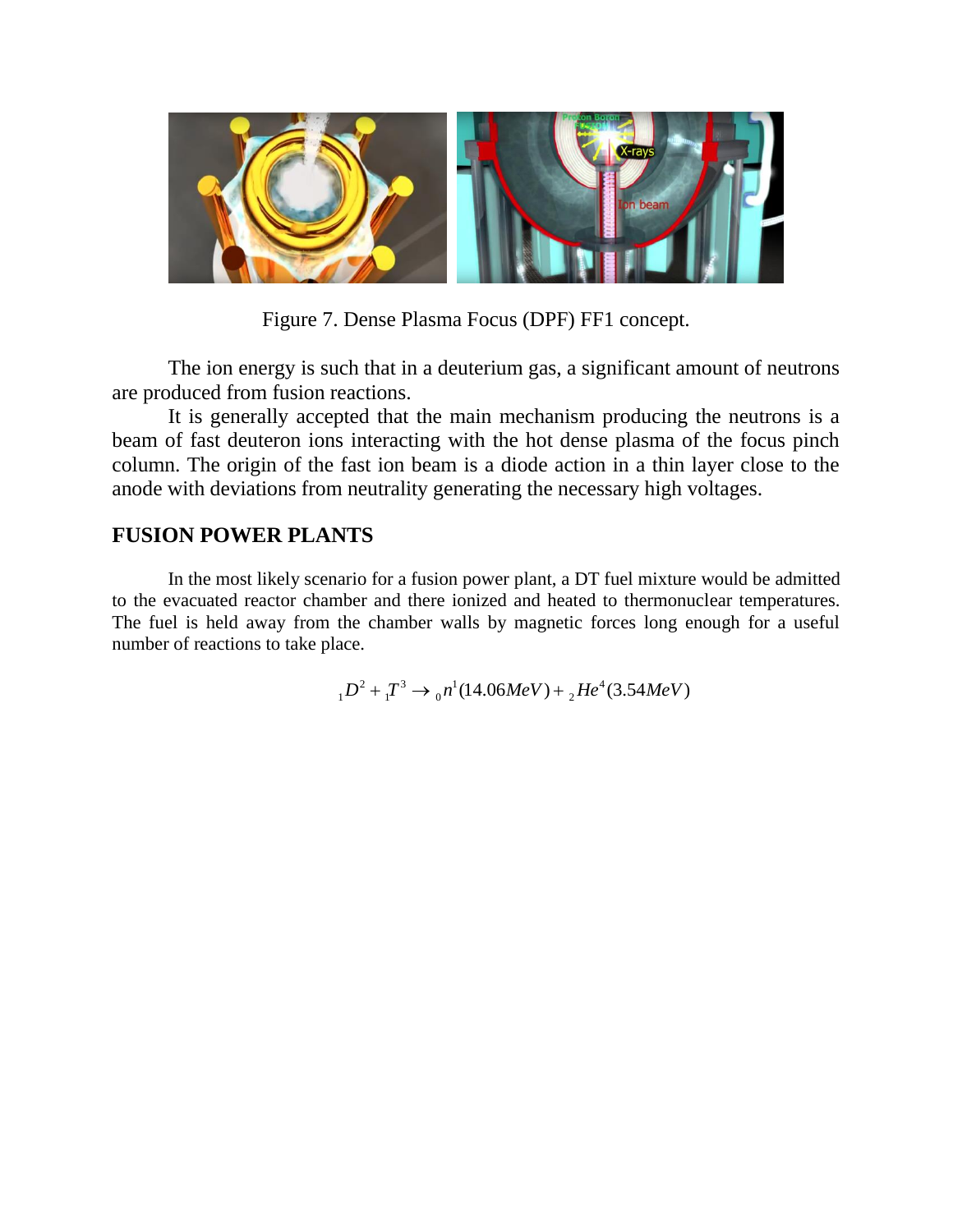

Figure 8. Electricity generation from a fusion power plant. Source: LLNL.

The charged helium nuclei which are formed give up their kinetic energy by colliding with newly injected cold fuel atoms which are then ionized and heated, thus sustaining the fusion reaction. The neutrons, having no charge, move in straight lines through the thin walls of the vacuum chamber with little loss of energy.

The neutrons and their 14.06 MeV of energy are absorbed in a blanket containing lithium which surrounds the fusion chamber. The neutrons lose their kinetic energy through collisions with liquid lithium as a coolant, thus creating heat that is removed by a heat exchanger which conveys it to a conventional steam electric plant.

The neutrons themselves ultimately enter into nuclear reactions with the two isotopes of lithium  $Li^6$  and  $Li^7$  to generate tritium which is separated and fed back into the reactor as a fuel:

$$
{}_{0}n^{1} + {}_{3}Li^{6} \rightarrow {}_{1}T^{3} + {}_{2}He^{4}
$$
  
\n
$$
{}_{0}n^{1} + {}_{3}Li^{7} \rightarrow {}_{0}n^{1} + {}_{1}T^{3} + {}_{2}He^{4}
$$
  
\n
$$
{}_{0}n^{1} + {}_{3}Li^{6} + {}_{3}Li^{7} \rightarrow 2{}_{1}T^{3} + 2{}_{2}He^{4}
$$
\n(17)

The successful operation of a fusion power plant will require the use of materials resistant to energetic neutron bombardment, thermal stress, and magnetic forces.

### **SAFETY AND ENVIRONMENTAL CONSIDERATIONS**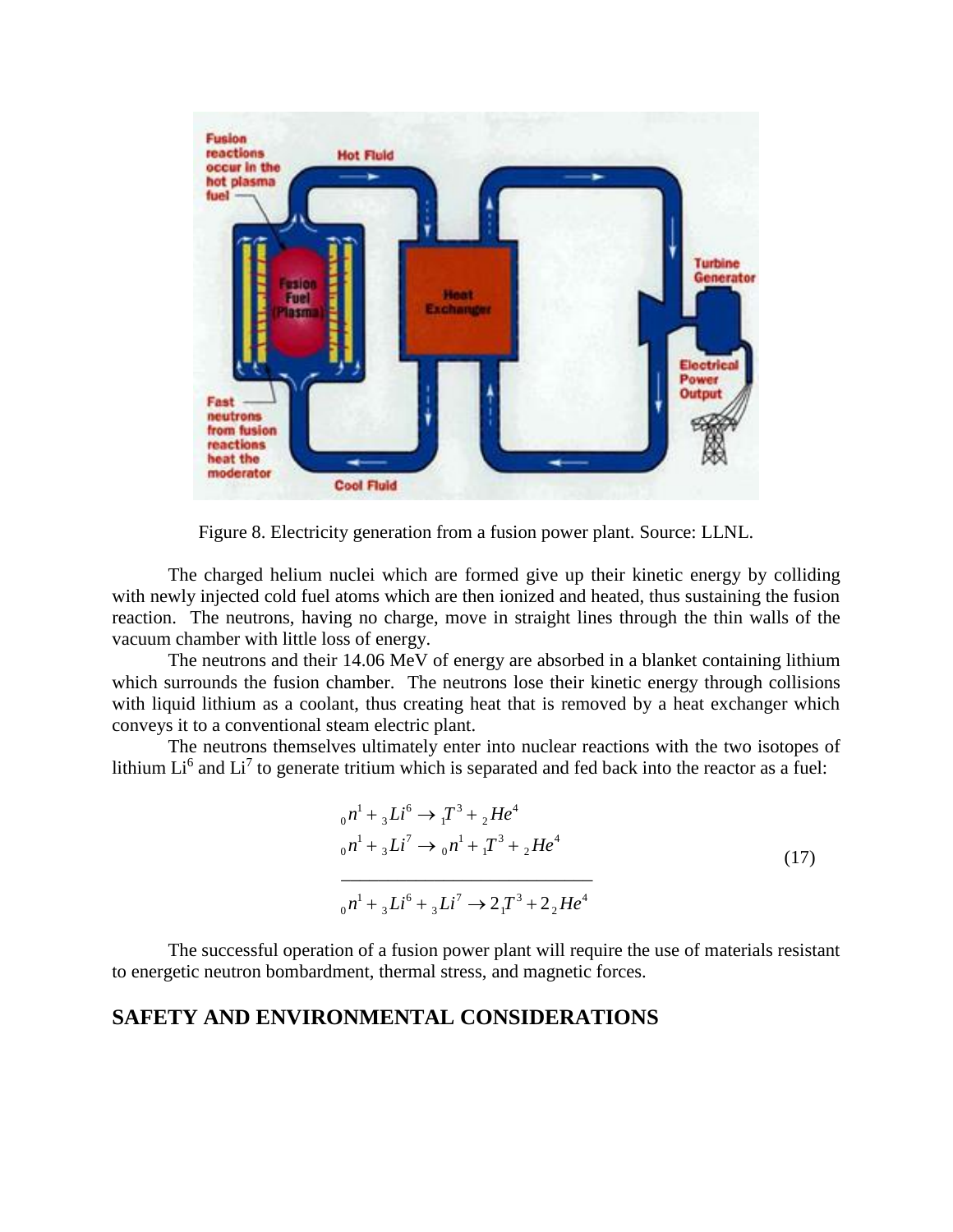Safety precautions are necessary because of the radioactive tritium and high-energy neutrons, which activate the walls of the plasma vessel. A fusion power plant has a unique feature: It can be designed in such a way that it does not contain any energy sources that, should they get out of control, could destroy the fusion plant from the inside.

A fusion power plant cannot undergo a runaway energy release. In the combustion chamber there is always just as much fuel burning as is actually needed: about one gram of deuterium and tritium distributed in a volume of about 1,000 cubic meters. The extremely diluted fuel, despite the high temperature, therefore has a low power density, comparable to that of an ordinary light bulb.

The radioactive fuel constituent, tritium, must be safely confined. What is released from the power plant in normal operation to the most highly exposed person is equivalent to about one per cent of the natural radioactive effective radiation dose. Even after a major accident the limit values for introducing evacuation procedures are far from reached.

Remaining as radioactive wastes are the activated walls of the plasma vessel, which have to be placed in intermediate storage upon termination of operation of a reactor plant. Its activity decreases rapidly after about 100 years to one thousandth of its initial value. After a decay time of one hundred to five hundred years the radiotoxic content of the waste is comparable to the hazard potential of the ash from a coal fired power plant, which contains radioactive substances. If special materials with low activation potential are used, a major part of the materials could be recycled and reused.

## **FUSION FOR SPACE PROPULSION**

The travel time from earth orbit to the planet mars could be reduced from six months to less than six weeks if a nuclear fusion powered rocket is used. A fusion rocket would have a higher specific impulse that could be 300 times the thrust of any chemical rocket engine and use only a fraction of its fuel mass. Interplanetary missions would no longer need to wait for a shortest journey launch window.

The idea is to sustain an on-board fusion reaction and exhaust the charged particles created out the back of the spacecraft, generating thrust. The reaction would not need to go far beyond the break-even point to generate thrust. Containment is less of a problem because one actually wants some of the plasma to escape (Fig. 9).

A problem is that heating the plasma to 100 million K is not hot enough to generate thrust. At that temperature, the DT fusion reaction generates 80 percent of its energy in the form of the kinetic energy of neutrons, which are uncharged and therefore cannot be steered and fired through a magnetic jet nozzle.

To produce thrust, it is preferable to use a neutronless or aneutronic fusion reaction such as the  $DHe<sup>3</sup>$  reaction:

$$
{}_{1}D^{2} + {}_{2}He^{3} \rightarrow {}_{1}H^{1} + {}_{2}He^{4}
$$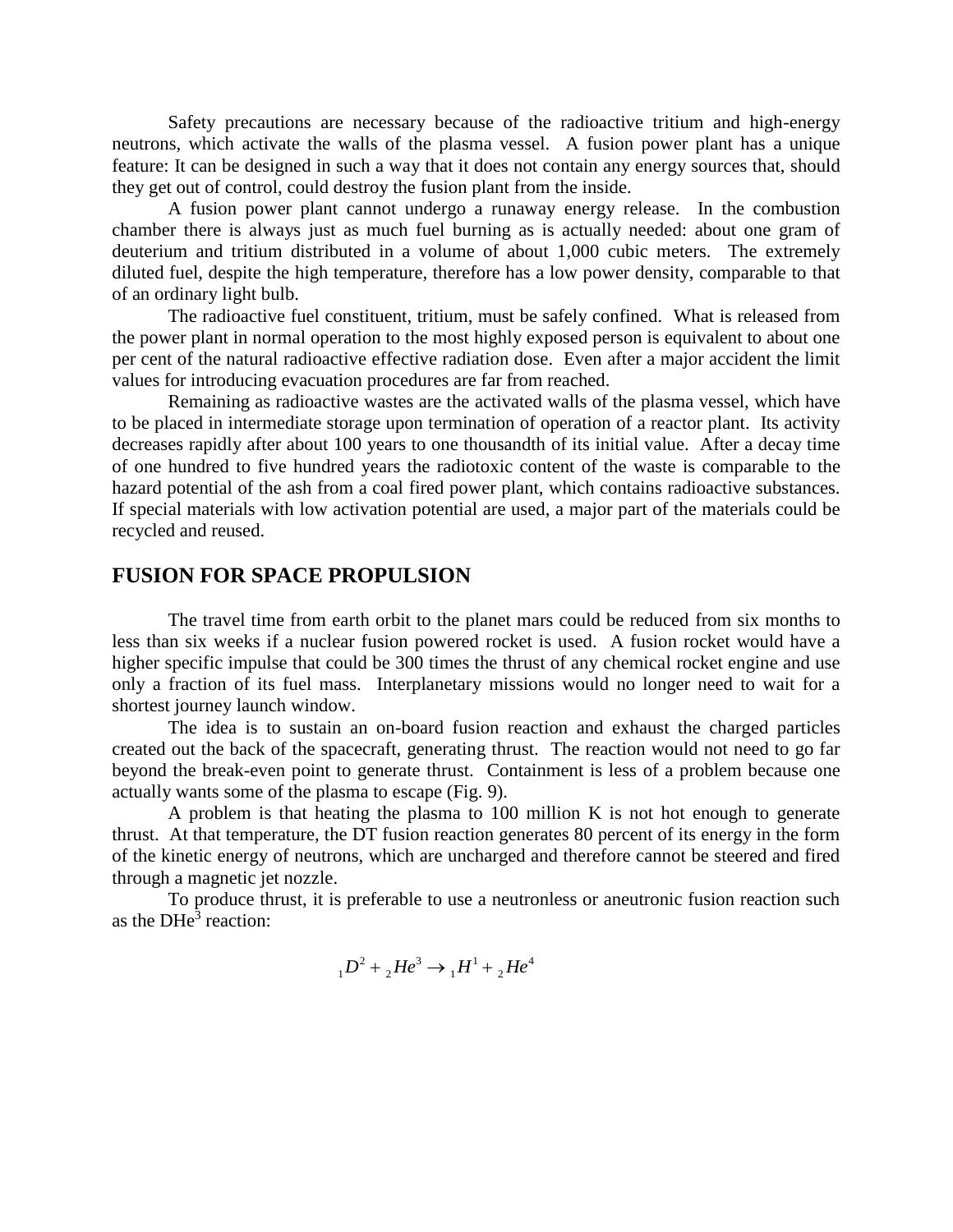

Figure 9. Conceptual fusion rocket engine. Source: LLNL.

Microwaves could be used to heat the plasma to  $600$  million  $K$ , triggering such a fusion reaction that generates not neutrons but charged particles which can be steered by a magnetic field about 100 meters in length through a nozzle to propel the space craft forward. The surface of the moon is rich in  $He<sup>3</sup>$  that was deposited by the solar wind, which could be mined from a lunar base there.

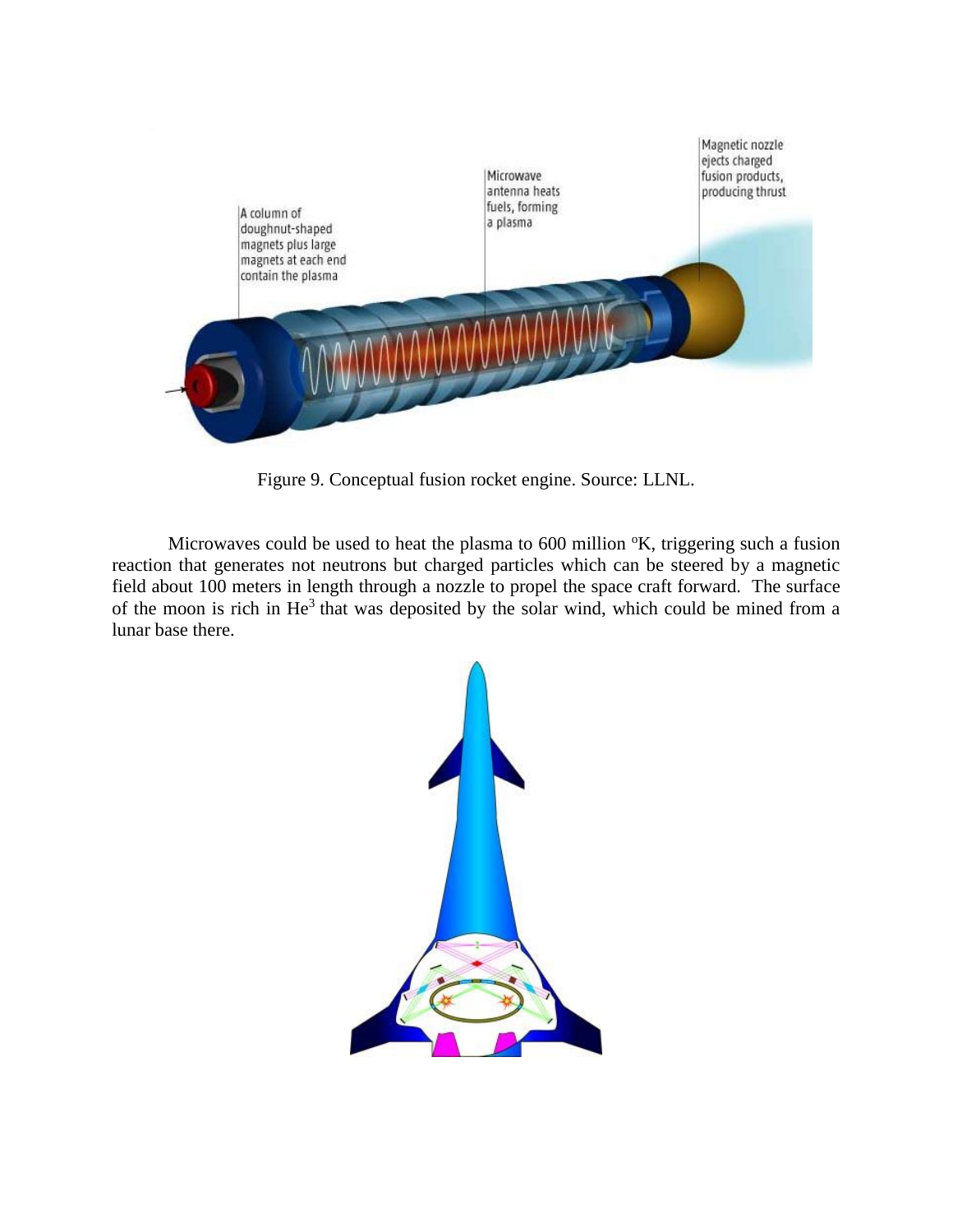Figure 10. Inertial confinement concept for interstellar rocket propulsion.

Inertial confinement could also be used for rocket propulsion. A conceptual laser driven spaceship for interstellar propulsion system is shown in Fig. 10. Hydrogen gas as a propellant would be heated by the fusion reactions occurring inside an ellipsoid of revolution, or whispering gallery. The energy release from a pellet implosion at one of its foci would be channeled to implode another pellet at the other focus, and the process repeated much like an internal combustion engine.

# **WHISPERING GALLERY**

The Whispering Gallery is marvel of sound wave communication. It is formed in the form of an ellipsoid of revolution. A person standing at one of the foci can hear a person whispering at the other focus, but nowhere else.

It uses the reflective properties of conical sections. If light or sound waves are emitted from one focus of the ellipsoid, they are reflected from the wall to the other focus.



Figure 11. Whispering Gallery at the Museum of Science and Industry (MSI), Chicago, Illinois.

The Whispering Gallery at the Museum of Science and Industry (MSI), Chicago. Illinois, is constructed in the form of an ellipsoid of revolution, with a parabolic dish at each focus. It was constructed in 1937 and opened as a permanent exhibit around 1938. The width of the ellipse is 13' 6", its length is 47' 4" and the distance between the foci is 40' 7". When a person stands at one focus and whispers, the line of sound emanating from this focus reflects directly to the focus at the other end of the room, and to the other person standing there.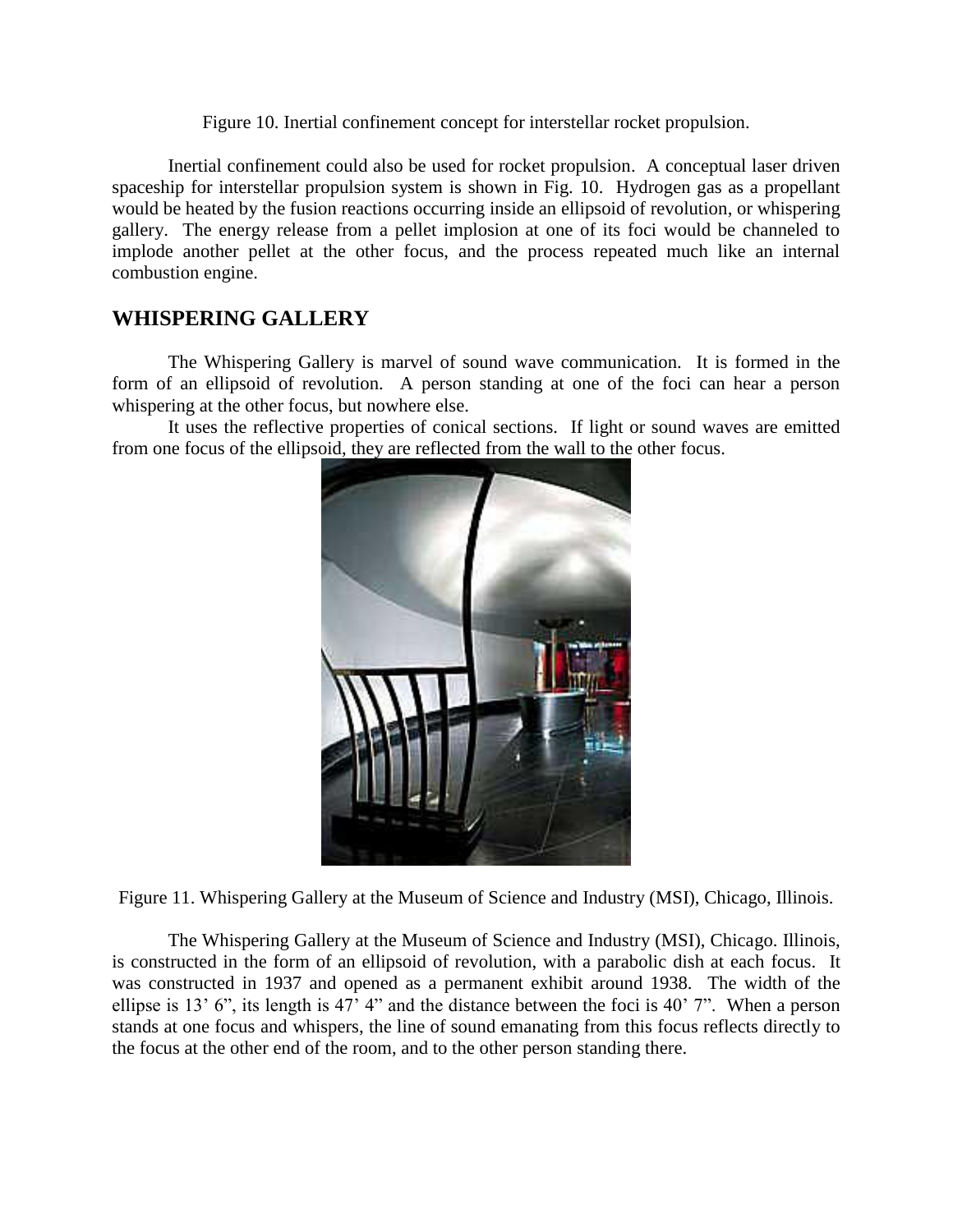

Figure 12. Whispering Gallery ceiling at the St. John Cathedral, London.

There exists a famous whispering gallery along the base of the dome of St. Paul's Cathedral in London.

The USA Senate's Capitol building in Washington, DC, also contains a room designated as Statuary Hall that has a parabolic reflecting ceiling. A tale exists that John Quincy Adams would sit at his desk that was situated at the focal point of the ceiling, and he could overhear conversations between unsuspecting subjects from different points around the room.

### **THE CARTESIAN OVAL**

The Cartesian Oval is the geometrical figure that can refocus the emissions of radiation emitted from one of its foci to the other focus. It allows for the radiation absorbed and reemitted at its reflecting walls to change its wavelength, energy or speed from  $v_1$  to  $v_2$ . This allows for instance for hard x rays to be reemitted as soft x rays. An element of its use as a whispering gallery is to intercept any unreflected rays moving directly from one focus to the other by a shield placed between them.

According to Fermat's principle of optics, the time that it takes a ray to move from one focus to the wall and then to the other focus is a minimal value:

$$
\tau_1 + \tau_2 = \text{Minimum} \tag{18}
$$

The time that it takes the ray originating from the first focus to the point on the wall W is equal to the integral along its path of the element of length ds, divided into its velocity  $v_1$ . Similarly the time that it takes the reflected ray to travel from the point of reflection W to the second focus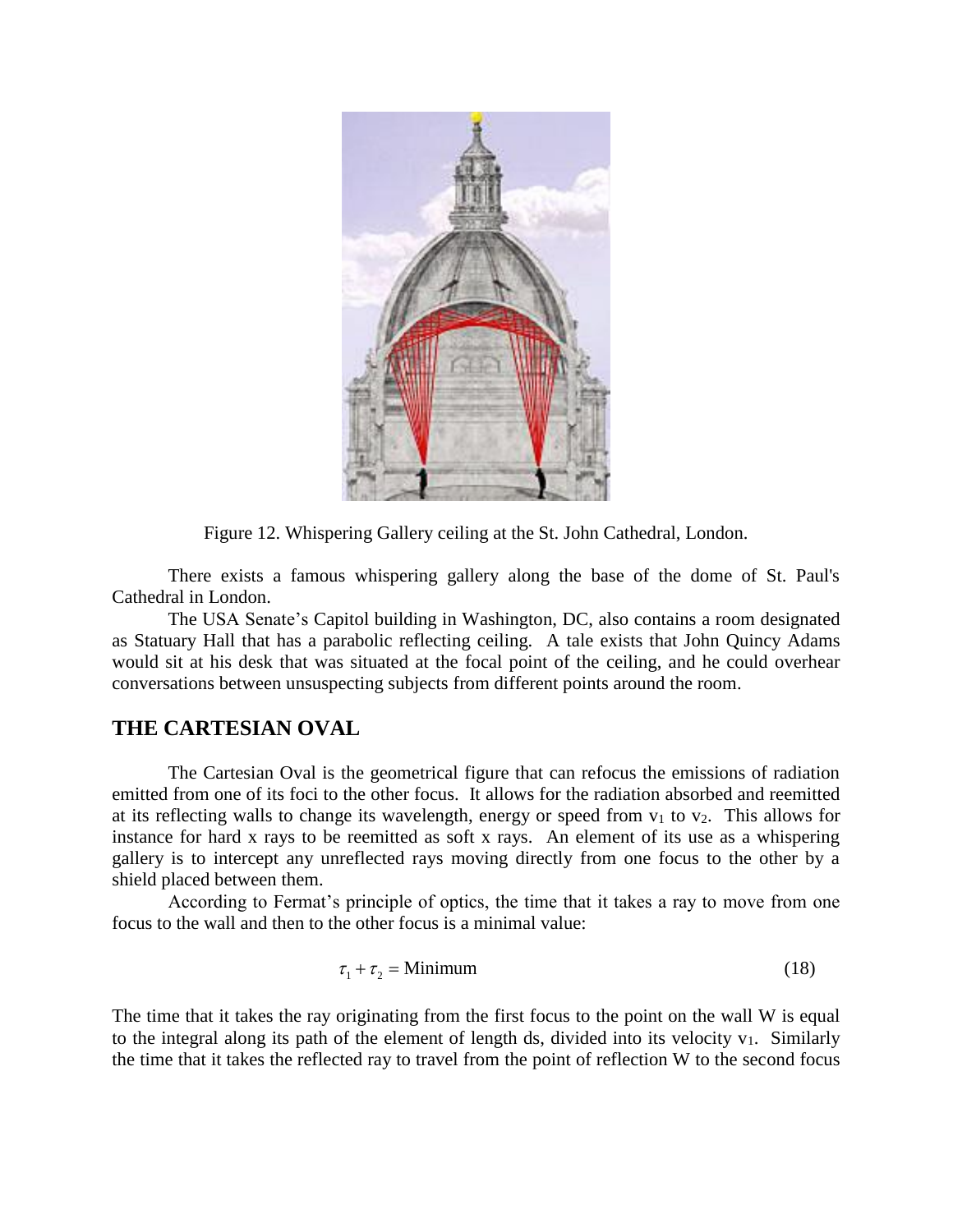is equal to the path integral divided into its velocity  $v_2$ . This reformulates Fermat's and Huygen's principles as:

$$
\int_{F_1}^{W} \frac{ds}{v_1} + \int_{W}^{F_2} \frac{ds}{v_1} = \text{Minimum}
$$
\n(19)

For constant values of the two velocities this is satisfied by the relation:

$$
\frac{\mathbf{r}_1}{\mathbf{v}_1} + \frac{\mathbf{r}_2}{\mathbf{v}_2} = \text{Constant} \tag{20}
$$

The general form for the Cartesian Oval can be written as:

$$
\alpha r_1 + \beta r_2 = C
$$
  
where:  $\alpha \neq \beta$  (21)

#### **EXAMPLE**

If hard x rays with a high energy and speed are absorbed than reemitted by the reflecting surface as soft x rays at a lower energy and speed, then we can take as an example:

$$
v_2 = \frac{1}{2} v_1
$$

Then the equation of the Cartesian Oval becomes:

$$
\frac{r_1}{v_1} + \frac{2r_2}{v_1} = C
$$

Since  $v_1$  is a constant itself, it ensues that:

$$
r_1+2r_2=C
$$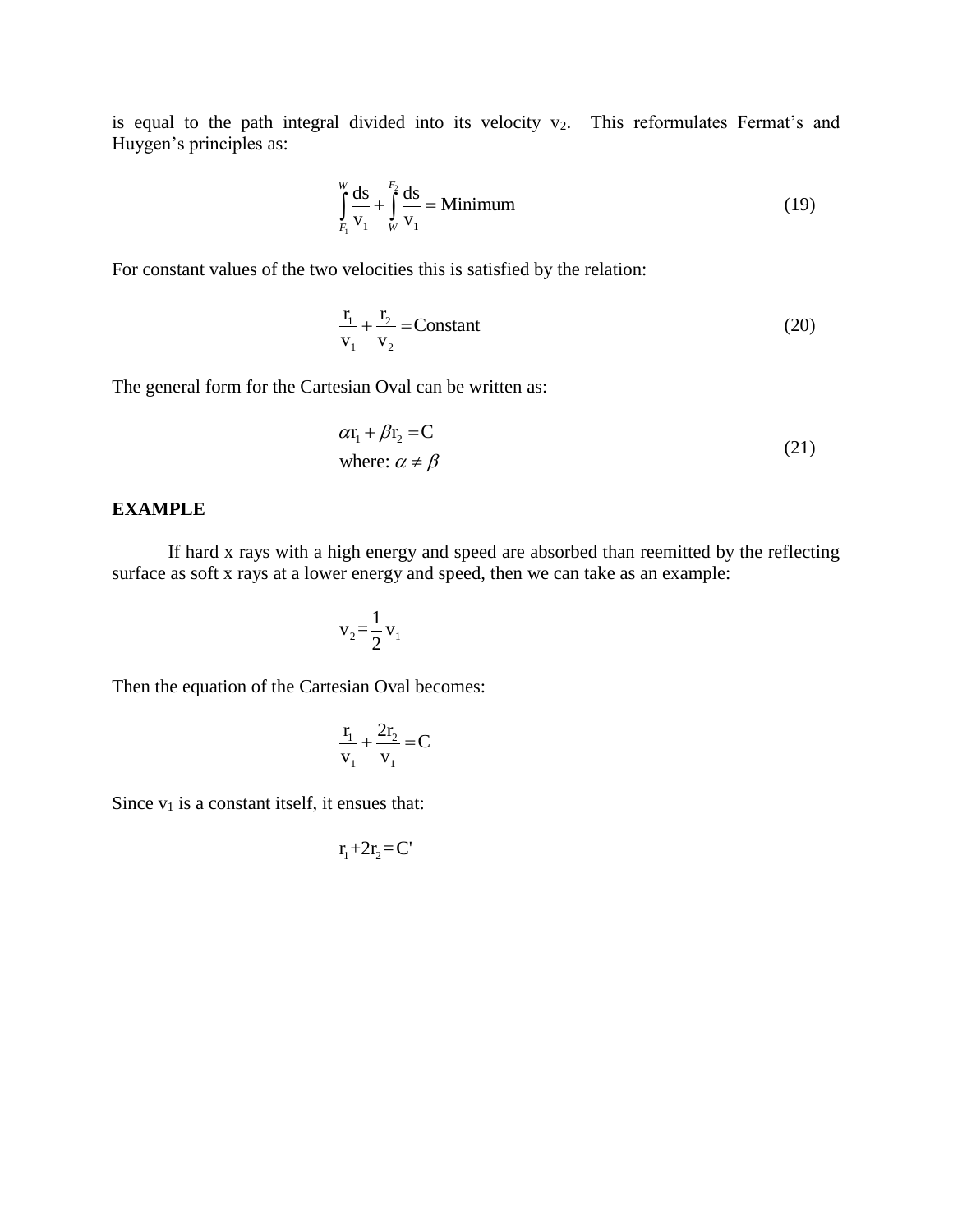

Figure13. The Cartesian Oval.

# **THE ELLIPSOID OF REVOLUTION**

The ellipsoid of revolution is a special case of the Cartesian Oval in which the velocities of the incident and reflected rays are the same v:

$$
\mathbf{v}_1 = \mathbf{v}_2 = \mathbf{v}
$$

Consequently the equation of the ellipsoid becomes:

$$
\frac{r_1}{v} + \frac{r_2}{v} = Constant
$$

This can be written in the simple form:

$$
\mathbf{r}_1 + \mathbf{r}_2 = \mathbf{C}^{\prime\prime} \tag{22}
$$

This expresses the fact that in this case the total distance traveled by the rays from one focus to the other remains constant.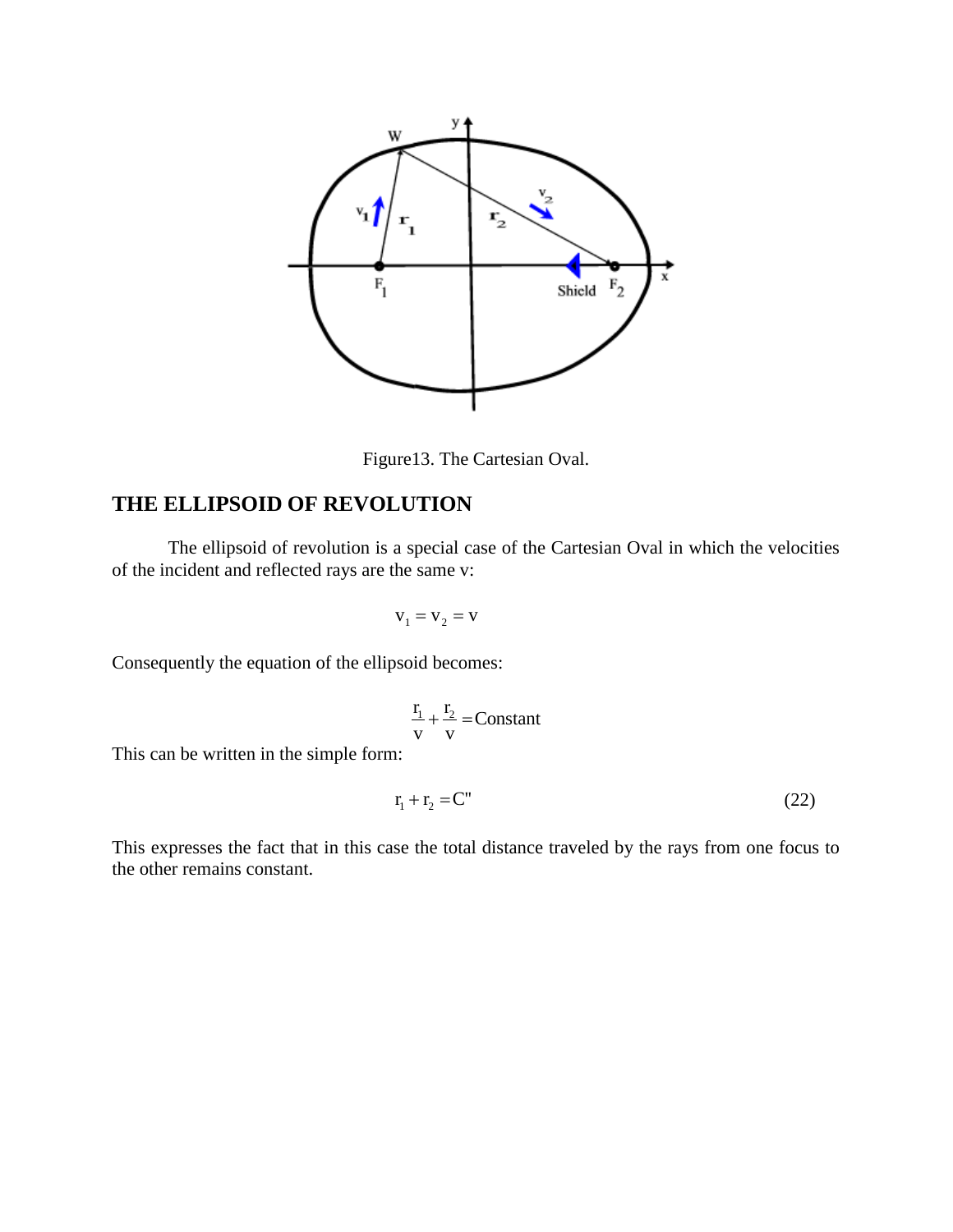

Figure 14. The Ellipsoid is a special case of the Cartesian Oval.

### **FUSION DRIVEN SUBCRITICAL FISSION**

The transmutation and incineration of various long lived isotopes as actinides and fission products in fission reactors is a possibility using subcritical assemblies driven by an external neutron source. Particle accelerators using a uranium target can generate a spallation source for such transmutation. Another alternative is to use a DT plasma as a neutron source. The potential advantages of this approach as compared to critical fast reactors are:

- 1. A higher flexibility regarding the form of the actinide fuel and coolant.
- 2. Attainment of a maximum net burning of actinides.
- 3. Enhanced safety characteristics.

A subcritical fission blanket with 14.06 MeV neutrons from a DT plasma source offers advantages when compared to other subcritical concepts. The 14.06 MeV neutrons offer additional flexibility with regard to, the neutron economy from the generation of additional neutrons from  $(n,2n)$ ,  $(n,3n)$ , and other threshold nuclear reactions. This allows even lower  $k_{\text{eff}}$ regimes. The volumetric nature and associated lower power density of the plasma neutron source as compared to a spallation neutron source opens new design possibilities for the subcritical fission blanket.

The technical demands on a DT fusion-plasma neutron source are lower by more than an order of magnitude compared to those of a pure fusion system. This reduction in technical demands is thought to lead to lower costs and feasibility for a fusion-fission hybrid as compared to pure fusion or pure fission systems.

#### **REFERENCES**